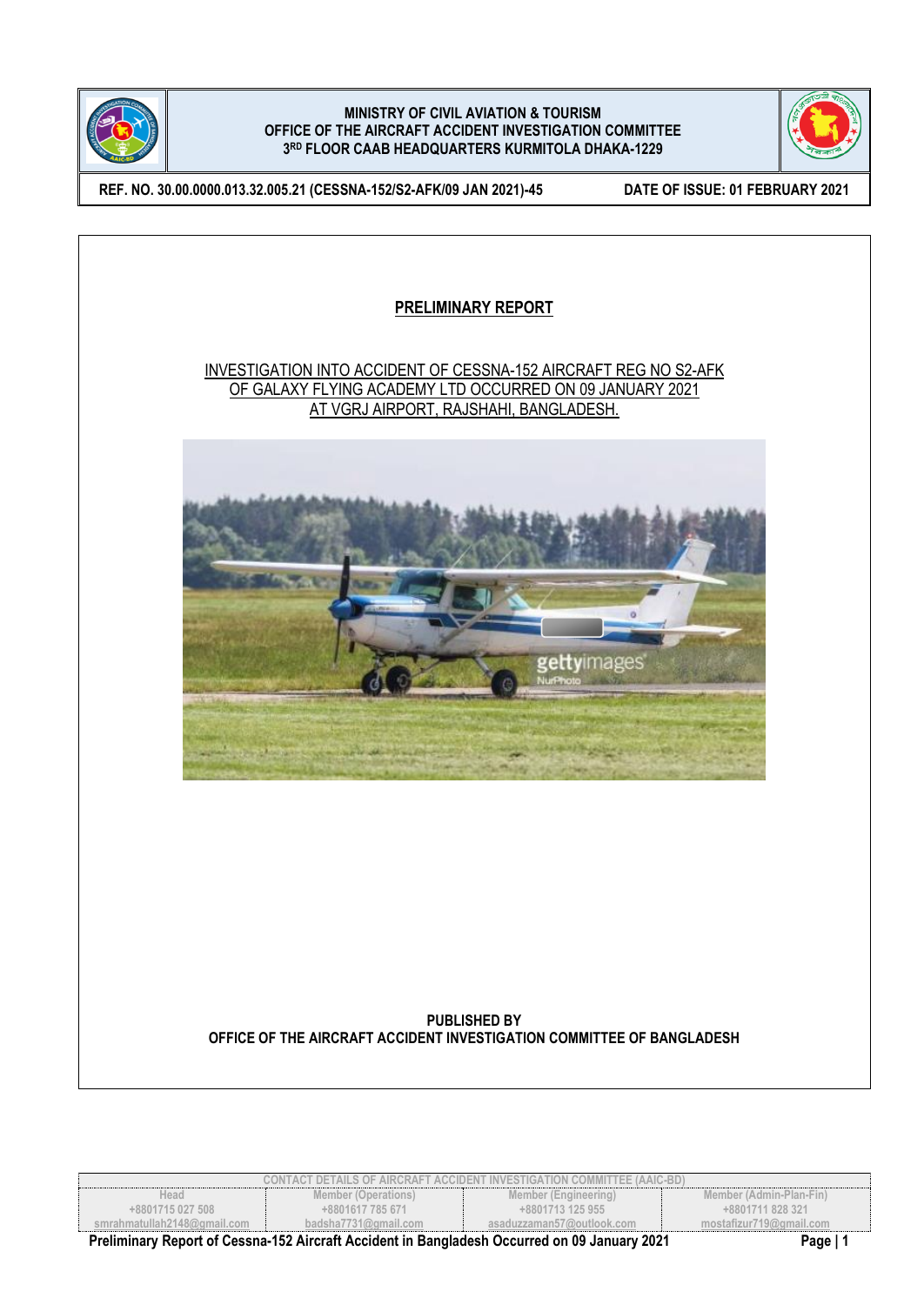



**REF. NO. 30.00.0000.013.32.005.21 (CESSNA-152/S2-AFK/09 JAN 2021)-45 DATE OF ISSUE: 01 FEBRUARY 2021**

# **INTRODUCTION**

### **Preliminary Report of Investigation into Accident of Cessna-152 Aircraft, Reg No S2-AFK of Galaxy Flying Academy Ltd that Occurred on 09 January 2021 at VGRJ Airport, Rajshahi, Bangladesh**

This accident investigation is being conducted by the Aircraft Accident Investigation Committee-Bangladesh (AAIC-BD), in accordance with Civil Aviation Act 2017 and in conformity with Annex 13 to the Chicago Convention on International Civil Aviation.

The Head of AAIC-BD received a 'Mandatory Occurrence Report' (MOR) through an e-mail sent by the Operator, Galaxy Flying Academy Ltd, narrating about the Accident of one Cessna-152 Trainer Aircraft, Nationality and Registration Mark S2-AFK that met with an accident while landing at Runway 35 of VGRJ (Shah Makhdum Airport Rajshahi, Bangladesh) on 09 January 2021.

Following the occurrence, the Head of AAIC-BD immediately formed a 'GO-TEAM' comprising two investigators, one from Operations and the other from Engineering and, with a view to visiting to the accident site availing the fastest possible means, advised them to proceed by the first available flight to Rajshahi to inspect and protect the necessary evidences. The 'GO-TEAM' left Dhaka for Rajshahi by the first flight on 10 January 2021 as there was no flight on the day of occurrence. This has been in pursuance to Standard 3.3 of Annex 13, wherein the AAIC-BD has taken all reasonable measures to protect the evidence and to maintain safe custody of the aircraft and its contents for such a period as may be necessary for the purposes of investigation. The Head of AAIC-BD also advised the Airport/Aerodrome authority on telephone for ensuring adequate protection of all the evidences and safe custody of the aircraft and its contents until the arrival of the 'GO-TEAM' at the site of accident.

The Office of the AAIC-BD, on the same day, issued the necessary 'Notification' for the information of all concerned (National and International) as per the requirements of Annex 13. This was followed by the Head of the AAIC-BD forming two-member Aircraft Accident Investigation Team (AAIT) which was issued through a 'Memorandum' to conduct the investigation. The two-member comprised the Head himself as Investigator-in-Charge (IIC) and the Member (Engineering) of AAIC-BD as the Member of Investigation. The Head, as IIC went to Rajshahi by the next available flight on 10 January 2021 to physically initiate the investigation.

The information contained in this preliminary report has been derived from the factual information and evidences gathered so far during the ongoing investigation of the occurrence and is being published pursuant to Standard 7.4 of Annex 13.

As per the principle of AAIC-BD and that of ICAO Annex 13, the sole objective of this investigation shall be to prevent aircraft accidents and incidents. It is not the purpose of this activity to apportion blame or liability.

Pursuant to Standard 6.5, in the interest of accident prevention, the AAIC-BD shall make the 'Final Report' and 'Safety Recommendations' publicly available as soon as practicable and, if possible, within twelve months from the date of the occurrence.

Unless otherwise indicated, recommendations in this report will be addressed to the Regulatory Authorities of the States having responsibility for the matters with which the recommendations are concerned.

Head Aircraft Accident Investigation Committee Bangladesh

| CONTACT DETAILS OF AIRCRAFT ACCIDENT INVESTIGATION COMMITTEE (AAIC-BD) |                      |                                  |                         |
|------------------------------------------------------------------------|----------------------|----------------------------------|-------------------------|
| Head                                                                   | Member (Operations)  | Member (Engineering)             | Member (Admin-Plan-Fin) |
| +8801715 027 508                                                       | +8801617 785 671     | +8801713 125 955                 | +8801711 828 321        |
| smrahmatullah2148@qmail.com                                            | badsha7731@gmail.com | asaduzzaman57@outlook.com        | mostafizur719@gmail.com |
| $\sim$<br>- - -                                                        |                      | $\sim$ $\sim$ $\sim$ $\sim$<br>. | -                       |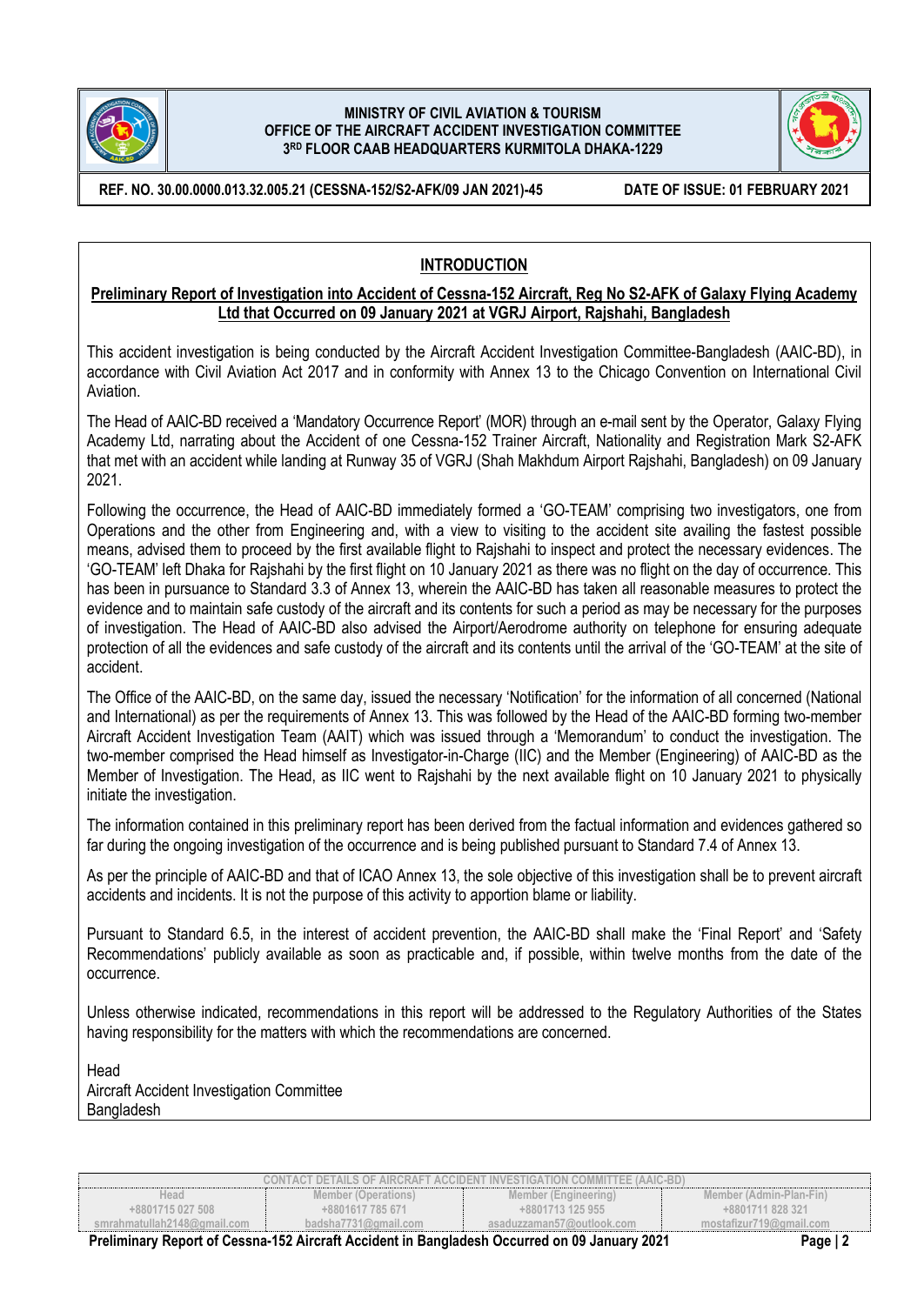



**REF. NO. 30.00.0000.013.32.005.21 (CESSNA-152/S2-AFK/09 JAN 2021)-45 DATE OF ISSUE: 01 FEBRUARY 2021**

## **TABLE OF CONTENTS**

| <b>Chapter</b>   | <b>Subject Head</b>      |                            | <b>Subject Description</b>                        | <b>Section</b>    |
|------------------|--------------------------|----------------------------|---------------------------------------------------|-------------------|
| XX               | Introduction             |                            |                                                   | <b>XXXXXXX</b>    |
| XX               | <b>Table of Contents</b> |                            |                                                   | <b>XXXXXXX</b>    |
| $\overline{1}$ . |                          | Title of the Investigation |                                                   | $1.1 - 1.7$       |
| 2.               | Synopsis                 |                            |                                                   | $2.1 - 2.8$       |
|                  |                          |                            | 3.1 History of Flight                             | $3.1.1 - 3.1.10$  |
|                  |                          |                            | 3.2 Injuries to Persons                           | $3.2.1 - 3.2.3$   |
|                  |                          |                            | 3.3 Damage to Aircraft and Other                  | $3.3.1 - 3.3.4$   |
|                  |                          |                            | 3.4 Personnel Information                         | $3.4.1 - 3.4.3$   |
|                  |                          |                            | 3.5 Aircraft Information                          | $3.5.1 - 3.5.3$   |
|                  |                          |                            | 3.6 Meteorological Information                    | $3.6.1 - 3.6.2$   |
|                  |                          |                            | 3.7 Aids to Navigation                            | 3.7.1             |
|                  |                          |                            | 3.8 Communications                                | 3.8.1             |
|                  |                          | <b>Factual Information</b> | 3.9 Aerodrome Information                         | 3.9.1             |
|                  |                          |                            | 3.10 Flight Recorders                             | 3.10.1            |
|                  |                          |                            | 3.11 Wreckage and Impact Information              | 3.11.1            |
|                  |                          |                            | 3.12 Medical and Pathological Information         | 3.12.1            |
|                  |                          |                            | 3.13 Fire                                         | 3.13.1            |
| 3.               | Body                     |                            | 3.14 Survival Aspects                             | 3.14.1            |
|                  |                          |                            | 3.15 Tests and Research                           | 3.15.1            |
|                  |                          |                            | 3.16 Organizational and Management Information    | 3.16.1            |
|                  |                          |                            | 3.17 Additional Information (Photos)              | $3.17.1 - 3.17.2$ |
|                  |                          |                            | 3.18 Useful or Effective Investigation Techniques | 3.18.1            |
|                  |                          |                            | 4.1 Man                                           | 4.1.1             |
|                  |                          | Analysis                   | 4.2 Machine                                       | 4.2.1             |
|                  |                          |                            | 4.3 Environment                                   | 4.3.1             |
|                  |                          |                            | 4.4 Organizational Aspect                         | 4.4.1             |
|                  |                          |                            | 5.1 Findings                                      | 5.1.1             |
|                  |                          | Conclusions                | 5.2 Causes                                        | 5.2.1             |
|                  |                          |                            | 5.3 Contributing Factors                          | 5.3.1             |
|                  |                          | Safety                     | 6.1 Intermediary Safety Recommendations           | 7.1.1             |
|                  |                          | Recommendations            | 6.2 Safety Recommendations                        | 7.2.1             |
| 4.               | Appendices               |                            | 7. Stored in File                                 | <b>XXXX</b>       |

| <b>CONTACT DETAILS OF AIRCRAFT ACCIDENT INVESTIGATION COMMITTEE (AAIC-BD)</b>                             |                      |                           |                         |
|-----------------------------------------------------------------------------------------------------------|----------------------|---------------------------|-------------------------|
| Head                                                                                                      | Member (Operations)  | Member (Engineering)      | Member (Admin-Plan-Fin) |
| +8801715 027 508                                                                                          | +8801617 785 671     | +8801713 125 955          | +8801711 828 321        |
| smrahmatullah2148@qmail.com                                                                               | badsha7731@gmail.com | asaduzzaman57@outlook.com | mostafizur719@gmail.com |
| Preliminary Report of Cessna-152 Aircraft Accident in Bangladesh Occurred on 09 January 2021<br>Page $ 3$ |                      |                           |                         |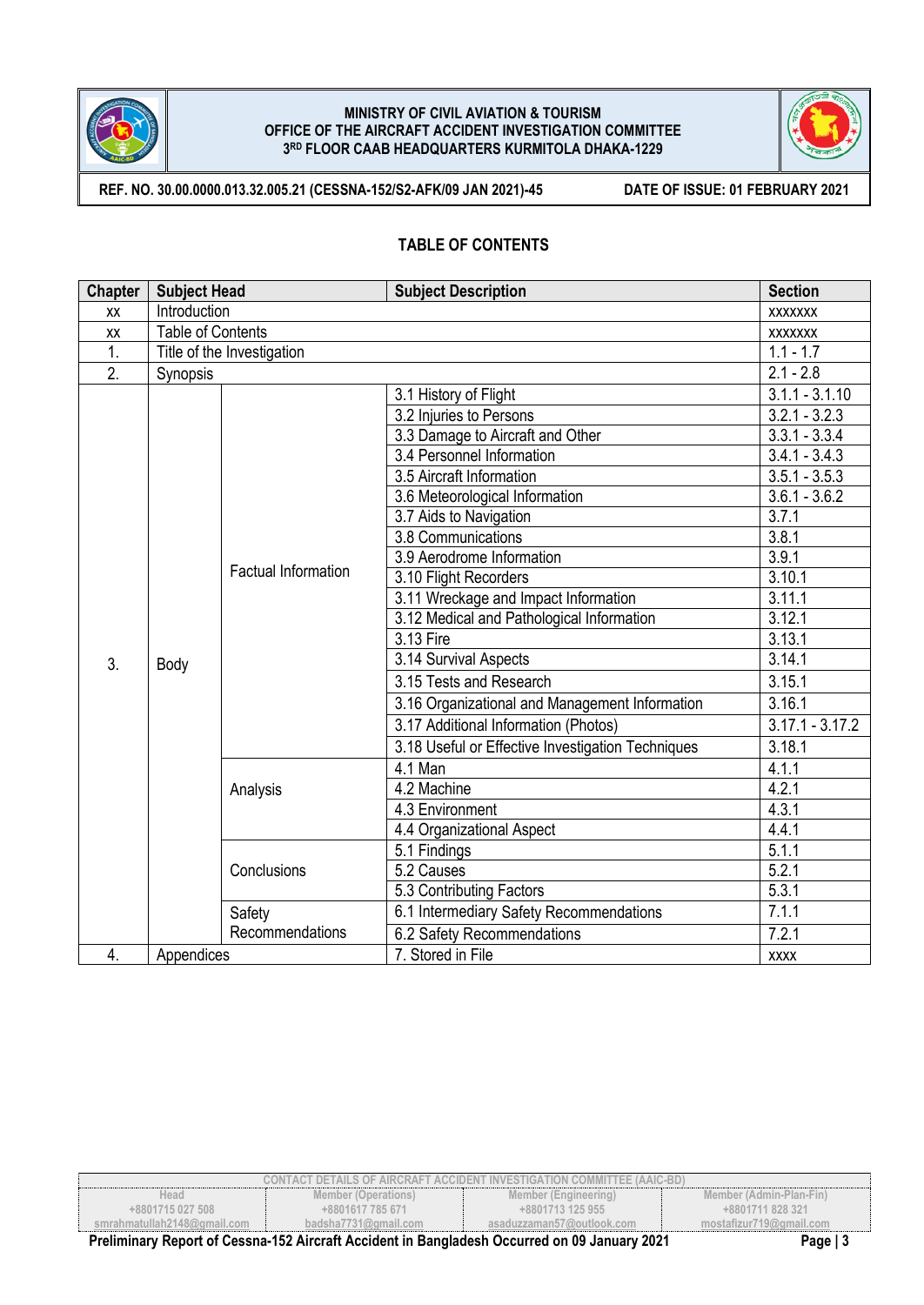



**REF. NO. 30.00.0000.013.32.005.21 (CESSNA-152/S2-AFK/09 JAN 2021)-45 DATE OF ISSUE: 01 FEBRUARY 2021**

# **1. TITLE**

| 1.1 Name of Operator            | <b>Galaxy Aviation Ltd</b>                       |
|---------------------------------|--------------------------------------------------|
| 1.2 Name of Manufacturer        | Cessna                                           |
| 1.3 Aircraft Model              | Cessna-152                                       |
| 1.4 Aircraft Nationality        | Bangladesh                                       |
| 1.5 Aircraft Registration Marks | S <sub>2</sub> -AFK                              |
| 1.6 Place of Occurrence         | VGRJ (Shah Makhdum Airport Rajshahi, Bangladesh) |
| 1.7 Date of Occurrence          | 09 January 2021                                  |

# **2. SYNOPSIS**

| 2.1 Executive<br>Summary |     | (a) Galaxy Flying Academy Ltd, an approved Aviation Training Organization by CAA Bangladesh,<br>provides academic, basic, instrument and instructor rating ground and flight trainings to the ab-initio<br>and other students to attend the required standard for issuance of relevant licenses, such as Private<br>Pilot license (PPL), Commercial Pilot License (CPL) and Flight Instructors License (FIR). The company<br>operates its training flights from its operational base, located at VGRJ (Shah Makhdum Airport),<br>Rajshahi, Bangladesh. |
|--------------------------|-----|--------------------------------------------------------------------------------------------------------------------------------------------------------------------------------------------------------------------------------------------------------------------------------------------------------------------------------------------------------------------------------------------------------------------------------------------------------------------------------------------------------------------------------------------------------|
|                          |     | (b) As a part of routine flying program, the Chief Flying Instructor (CFI) of the company was scheduled on<br>09 January 2021 to take-up a Student Pilot (SP) for PPL- General Flying Check Flight with a Cessna-<br>152 aircraft, Registration S2-AFK.                                                                                                                                                                                                                                                                                                |
|                          |     | (c) The Instructor Pilot was occupying the right seat of the two seated trainer and the Student Pilot was in<br>the left seat. The flight was conducted in Visual Meteorological Condition (VMC) under Visual Flight<br>Rules (VFR).                                                                                                                                                                                                                                                                                                                   |
|                          |     | (d) The flight took off using Runway 35 at 0843 UTC from VGRJ and proceeded to the 'North-west<br>Training Area'. The SP was asked to demonstrate some General Flying (GF) that included a few<br>normal turns, steep turns and stall & recovery practices.                                                                                                                                                                                                                                                                                            |
|                          |     | (e) At 0902 UTC, the flight communicated with the VGRJ Air Traffic Control (ATC) to return back to VGRJ<br>for a 'Touch-and-Go' landing using Runway 35. The attempted landing was a touch-and-go with zero<br>flap as advised by the instructor pilot to the SP. The existing surface wind, transmitted by the ATC<br>control, was north-westerly i.e., 300 degrees 05 knots.                                                                                                                                                                         |
|                          | (f) | While flaring out to land, the aircraft started drifting to the right of centre line with its heading about 4-5<br>degrees off to the right in relation to the runway track, to which the instructor pilot advised the SP to go<br>left towards the centre line. The SP replied of giving the necessary correction. Meanwhile, the right<br>main wheel touched down the runway surface first, with about 3-4 degrees right angular heading in<br>relation to the runway track, impacting much harder than normal touch down, on the runway surface.    |
|                          |     | (g) The right wheel tire made prominent tire-mark at the point of first touch-down. Thereafter, the wheel<br>continued to making waggling-tire-marks for about 15-20 feet on the runway surface. Soon after the<br>first impact of the right gear wheel, the nose wheel of the aircraft contacted the runway surface, also<br>impacting harder than normal, and made similar waggling tire-marks on the runway surface.                                                                                                                                |

| CONTACT DETAILS OF AIRCRAFT ACCIDENT INVESTIGATION COMMITTEE (AAIC-BD). |                          |                           |                         |  |
|-------------------------------------------------------------------------|--------------------------|---------------------------|-------------------------|--|
| Head                                                                    | Member (Operations)      | Member (Engineering)      | Member (Admin-Plan-Fin) |  |
| +8801715 027 508                                                        | +8801617 785 671         | +8801713 125 955          | +8801711 828 321        |  |
| smrahmatullah2148@gmail.com                                             | badsha $7731$ @gmail.com | asaduzzaman57@outlook.com | mostafizur719@gmail.com |  |
| - - -<br>.                                                              |                          | ----                      |                         |  |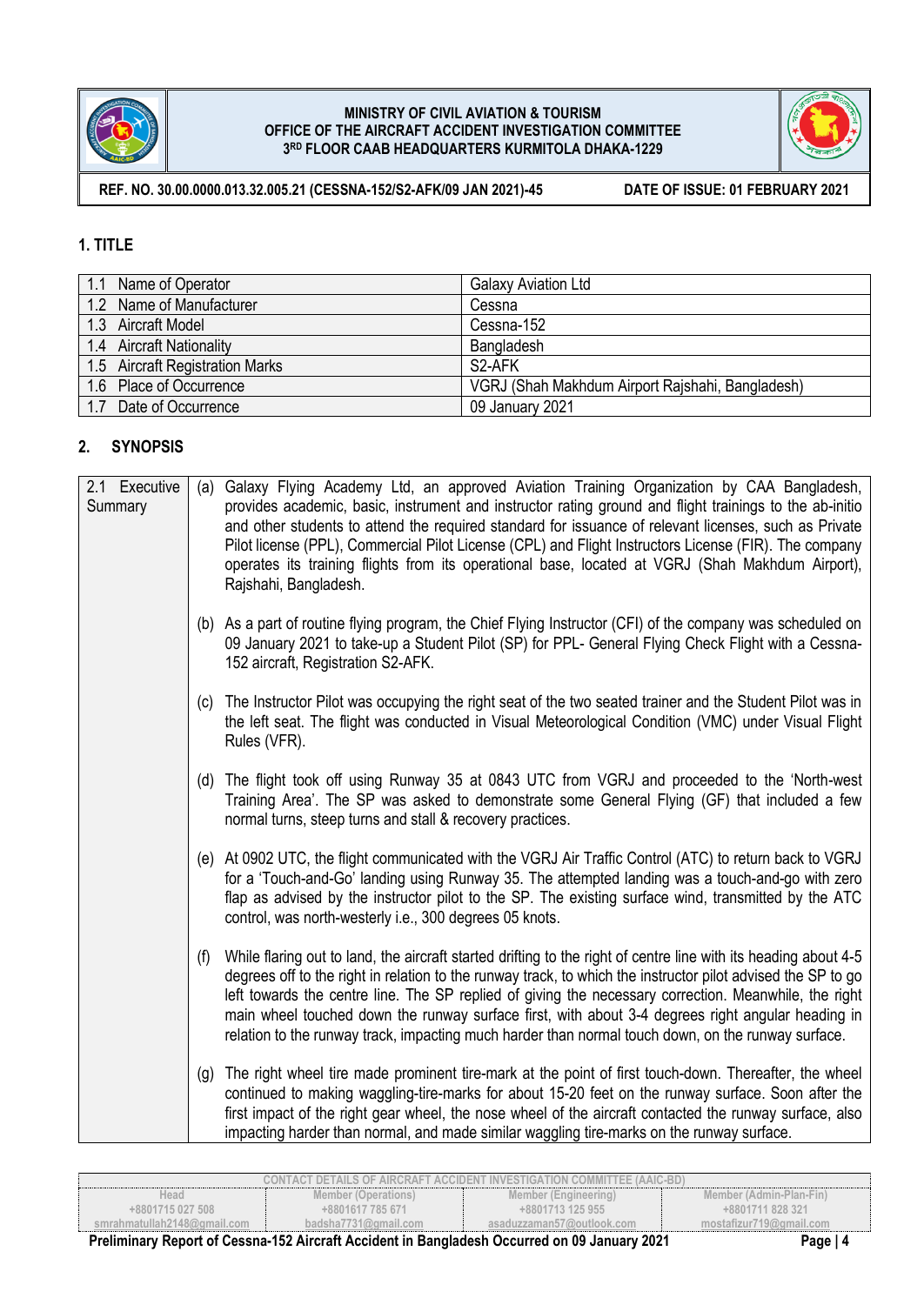



**REF. NO. 30.00.0000.013.32.005.21 (CESSNA-152/S2-AFK/09 JAN 2021)-45 DATE OF ISSUE: 01 FEBRUARY 2021**

|                                                                      |                                                                                                                                                                                                                                                               | (h) At this stage, the instructor pilot took over the aircraft control, added full power in an attempt to go<br>around and applied left bank to move the aircraft towards center-line of the runway. The aircraft got<br>airborne momentarily for about 2-5 feet height. The left-wing tip of the aircraft touched the runway<br>making deep scratch marks on the under-surface of the left-wing tip area.                                                                                                                                                                                                                                                                                                                                     |  |
|----------------------------------------------------------------------|---------------------------------------------------------------------------------------------------------------------------------------------------------------------------------------------------------------------------------------------------------------|------------------------------------------------------------------------------------------------------------------------------------------------------------------------------------------------------------------------------------------------------------------------------------------------------------------------------------------------------------------------------------------------------------------------------------------------------------------------------------------------------------------------------------------------------------------------------------------------------------------------------------------------------------------------------------------------------------------------------------------------|--|
|                                                                      | (i)                                                                                                                                                                                                                                                           | Soon after airborne, the aircraft came down in a stalled condition on the runway, close to the centre-<br>line with an angle of about 3-5 degrees into the runway centre-line. At this stage, the right main landing<br>wheel impacted heavily on the runway surface, a second time, and sheared-off from its strut-assembly,<br>getting detached from the aircraft.                                                                                                                                                                                                                                                                                                                                                                           |  |
|                                                                      | (i)                                                                                                                                                                                                                                                           | During the detachment of the right wheel, the right-wing tip as well as portion of the right elevator tip<br>(under surface) of the aircraft also received scratch mark from the runway surface. The detached<br>wheel, subsequently made significant damage to the aircraft right fuselage as well as the right<br>elevator. The broken strut-edge of the right wheel made about 10-feet-long x 1-inch-deep scar mark on<br>the runway bitumen. The dislodged right wheel finally rested about 20 feet ahead of the place where<br>the disabled aircraft rested that pivoted around the broken strut and stopped at the western half of the<br>runway centre-line at an angle of about 45 degrees with the runway track, facing 'North-east'. |  |
|                                                                      | (k) Moments after the detachment of the right wheel from the aircraft, the single nose-mounted propeller<br>hit the runway surface which was followed by impacting the nose wheel, resulting in sheering off from<br>the nose landing gear strut joint-clamp. |                                                                                                                                                                                                                                                                                                                                                                                                                                                                                                                                                                                                                                                                                                                                                |  |
|                                                                      | (1)                                                                                                                                                                                                                                                           | Both Tips of the engine propeller were found bent to a large extent, the nose cowling area received<br>structural damage and the detached nose wheel rested about 15-20 feet behind the disabled aircraft.<br>The sharp edges of the exposed engine-exhaust pipe dragged the runway surface making roughly 2-<br>feet-long x 1.5-inch-deep cut mark on the runway bitumen.                                                                                                                                                                                                                                                                                                                                                                     |  |
|                                                                      |                                                                                                                                                                                                                                                               | (m) When the aircraft came to a rest, the Instructor Pilot gave 'Mayday' call and both the pilots evacuated<br>the aircraft without encountering any physical injury to themselves.                                                                                                                                                                                                                                                                                                                                                                                                                                                                                                                                                            |  |
| 2.2 Accident Investigation Authority?                                |                                                                                                                                                                                                                                                               | Aircraft Accident Investigation Committee of Bangladesh (AAIC-BD).                                                                                                                                                                                                                                                                                                                                                                                                                                                                                                                                                                                                                                                                             |  |
| 2.3 Notification of accident to<br>national and foreign authorities? |                                                                                                                                                                                                                                                               | Office of the Aircraft Accident Investigation Committee-Bangladesh notified to all<br>relevant Authorities and Agencies as per Standard 4.1 of ICAO Annex 13.                                                                                                                                                                                                                                                                                                                                                                                                                                                                                                                                                                                  |  |
| 2.4 Accredited                                                       |                                                                                                                                                                                                                                                               | (a) Having received the Notification from the AAIC-BD, the NTSB responded immediately and confirmed                                                                                                                                                                                                                                                                                                                                                                                                                                                                                                                                                                                                                                            |  |
| Representation?                                                      |                                                                                                                                                                                                                                                               | that they would remain standby for any kind of support, should the AAIC-BD require;                                                                                                                                                                                                                                                                                                                                                                                                                                                                                                                                                                                                                                                            |  |
|                                                                      |                                                                                                                                                                                                                                                               | (b) After visiting the place of incident and having seen the wreckage, the AAIT assumed that there might<br>have been failure of right landing gear wheel spring assembly Part No 0441212-6 as a result of<br>heavy landing by the aircraft on the runway or possible undue metal-failure.                                                                                                                                                                                                                                                                                                                                                                                                                                                     |  |
|                                                                      |                                                                                                                                                                                                                                                               | (c) To find out the cause of failure of the right landing gear wheel spring assembly, the AAIT, might seek<br>expert's opinion, for confirmation through lab test, for possible metal-failure or not.                                                                                                                                                                                                                                                                                                                                                                                                                                                                                                                                          |  |
|                                                                      |                                                                                                                                                                                                                                                               | (d) Accordingly, the AAIT has already requested NTSB to assign 'US Accredited Representative'<br>(ACCREP) to provide assistance on this issue. The NTSB, has nominated an Accredited                                                                                                                                                                                                                                                                                                                                                                                                                                                                                                                                                           |  |

| CONTACT DETAILS OF AIRCRAFT ACCIDENT INVESTIGATION COMMITTEE (AAIC-BD). |                                                                                                                                                                                                                                                                                                                                               |                           |                         |  |
|-------------------------------------------------------------------------|-----------------------------------------------------------------------------------------------------------------------------------------------------------------------------------------------------------------------------------------------------------------------------------------------------------------------------------------------|---------------------------|-------------------------|--|
| Head                                                                    | Member (Operations)                                                                                                                                                                                                                                                                                                                           | Member (Engineering)      | Member (Admin-Plan-Fin) |  |
| +8801715 027 508                                                        | +8801617 785 671                                                                                                                                                                                                                                                                                                                              | +8801713 125 955          | +8801711 828 321        |  |
| smrahmatullah2148@ɑmail.com                                             | badsha $7731$ @gmail.com                                                                                                                                                                                                                                                                                                                      | asaduzzaman57@outlook.com | mostafizur719@gmail.com |  |
| - - -<br>.<br>$\sim$                                                    | $\overline{a}$ . The set of $\overline{a}$ , $\overline{a}$ , $\overline{a}$ , $\overline{a}$ , $\overline{a}$ , $\overline{a}$ , $\overline{a}$ , $\overline{a}$ , $\overline{a}$ , $\overline{a}$ , $\overline{a}$ , $\overline{a}$ , $\overline{a}$ , $\overline{a}$ , $\overline{a}$ , $\overline{a}$ , $\overline{a}$ , $\overline{a}$ , | $- - - -$<br>.            |                         |  |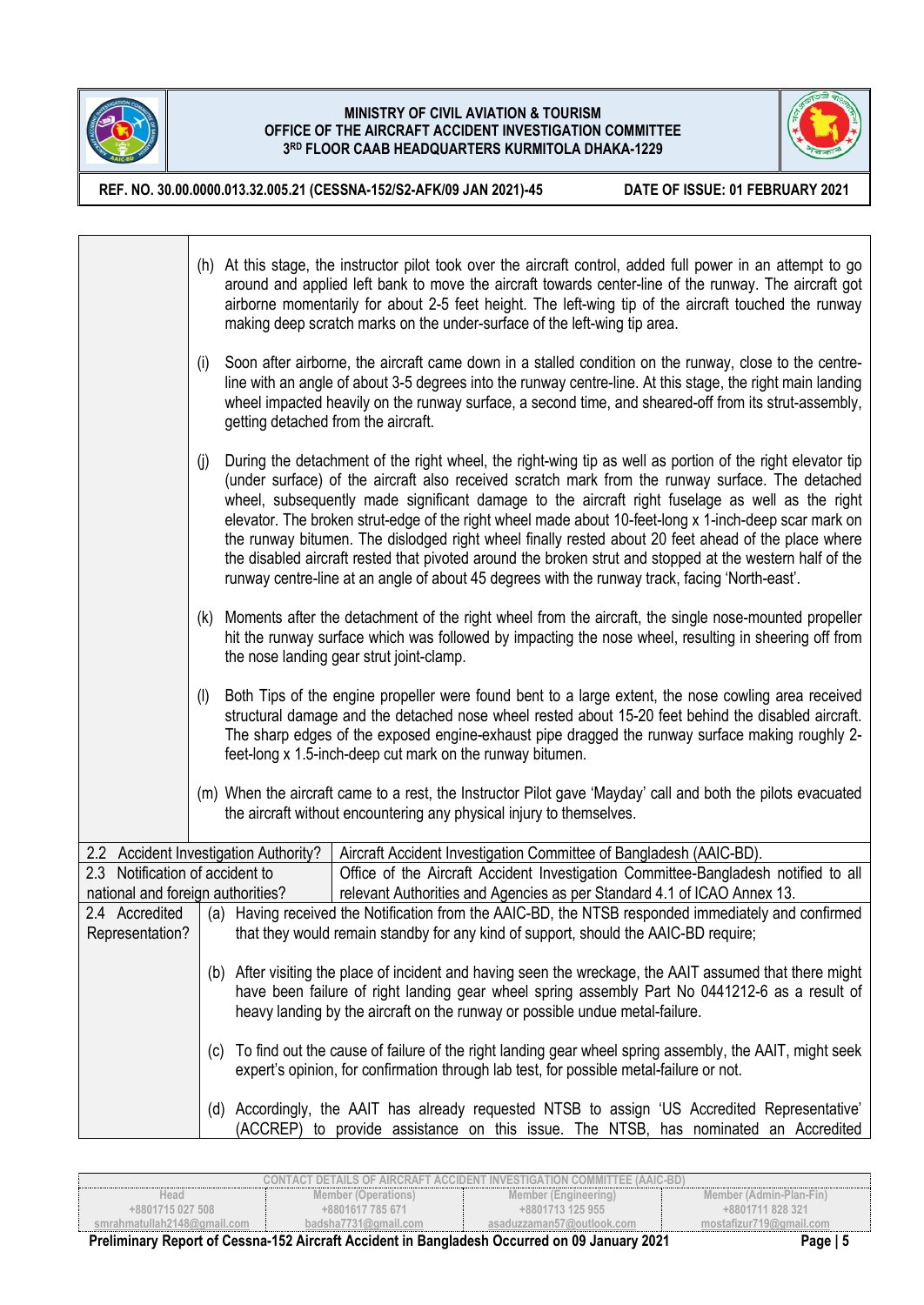



**REF. NO. 30.00.0000.013.32.005.21 (CESSNA-152/S2-AFK/09 JAN 2021)-45 DATE OF ISSUE: 01 FEBRUARY 2021**

Representative who has been included in the investigation.

(e) The AAIT has also apprised the US-ACCREP about the AAIT's intention, and accordingly, sent the related 'Photographs' of the affected gear wheel spring assembly, for NTSB's comment.

|                                                                                                              | 2.5 Organization of the Investigation? | Aircraft Accident Investigation Committee-Bangladesh (AAIC-BD)                                                |  |
|--------------------------------------------------------------------------------------------------------------|----------------------------------------|---------------------------------------------------------------------------------------------------------------|--|
|                                                                                                              | 2.6 Authority releasing the report?    | Aircraft Accident Investigation Committee of Bangladesh (AAIC-BD)                                             |  |
|                                                                                                              | 2.7 Date of publication of report?     | 01 February 2021.                                                                                             |  |
| 2.8 Brief                                                                                                    |                                        | (a) While at downwind of the designated 'Left-hand' circuit at 1000 feet, the Instructor Pilot asked the      |  |
| resume of the                                                                                                |                                        | Student Pilot to make a 'Zero-Flap' 'Touch and Go' landing using runway 35 of VGRJ.                           |  |
| circumstances                                                                                                |                                        |                                                                                                               |  |
| leading to the                                                                                               |                                        | (b) The SP flew the aircraft through the left-base and on-final uneventfully. During flare-out for the 'Zero- |  |
| accident?                                                                                                    |                                        | Flap' 'Touch and Go' landing, the aircraft started to drift to the right while the Instructor Pilot advised   |  |
|                                                                                                              |                                        | the SP to apply corrective action to go back to the centre-line.                                              |  |
|                                                                                                              |                                        |                                                                                                               |  |
|                                                                                                              | (C)                                    | Meanwhile the right main wheel touched the runway surface first, with the aircraft Heading of about 4-5       |  |
|                                                                                                              |                                        | degrees right in relation to the runway track, impacting harder than normal touch down. Soon after the        |  |
|                                                                                                              |                                        | nose wheel of the aircraft contacted the runway surface followed the left landing gear wheel.                 |  |
|                                                                                                              |                                        |                                                                                                               |  |
| A 'Go-round' attempt was made wherein, the aircraft got lifted momentarily by about 2-5 feet but came<br>(d) |                                        |                                                                                                               |  |
|                                                                                                              |                                        | down on the runway in stalled condition, resulting the detachments of the right and nose wheels,              |  |
|                                                                                                              | ultimately causing the accident.       |                                                                                                               |  |
|                                                                                                              |                                        |                                                                                                               |  |

| Head<br>+8801715 027 508    | Member (Operations)<br>+8801617 785 671                                                      | Member (Engineering)<br>+8801713 125 955 | Member (Admin-Plan-Fin)<br>+8801711 828 321 |
|-----------------------------|----------------------------------------------------------------------------------------------|------------------------------------------|---------------------------------------------|
| smrahmatullah2148@qmail.com | badsha7731@gmail.com                                                                         | asaduzzaman57@outlook.com                | mostafizur719@gmail.com                     |
|                             | Ductionary Depart of Concret 459 Aircraft Angletetin Departments Occurred on 00 January 2004 |                                          | $D = 10$                                    |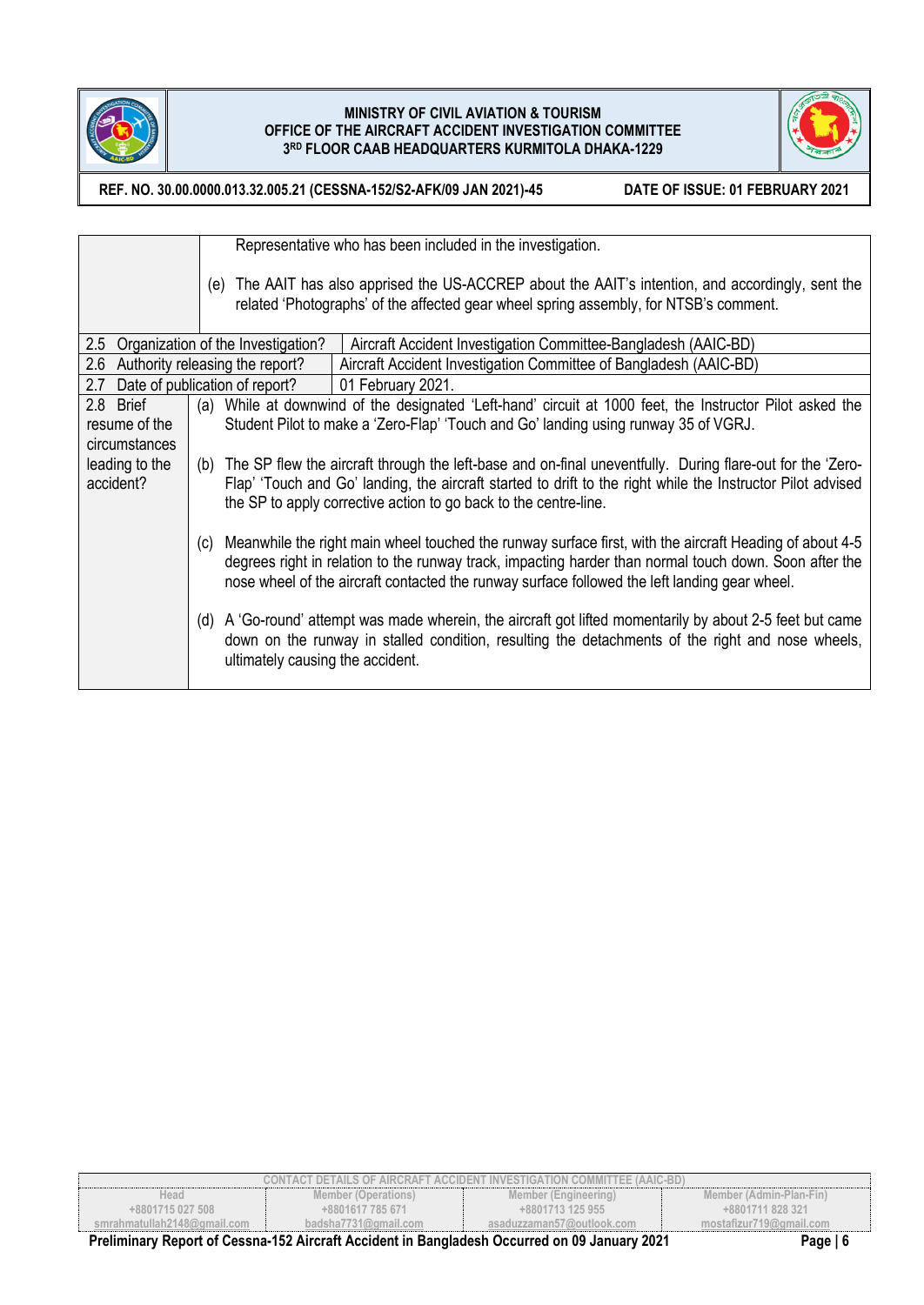



**REF. NO. 30.00.0000.013.32.005.21 (CESSNA-152/S2-AFK/09 JAN 2021)-45 DATE OF ISSUE: 01 FEBRUARY 2021**

## **3. BODY (FACTUAL INFORMATION)**

### **3.1 History of Flight**

| 3.1.1 Flight number?                                                         |                                                                                                                                                                                                                                                                                                                                                                                                                                                                                                                                                                                                                                                                                   | S <sub>2</sub> AFK                                                                                                                                                                                                                                                                                                                                                                                                                                                                                                                                                                                                                                                                                                                                                                                                      |
|------------------------------------------------------------------------------|-----------------------------------------------------------------------------------------------------------------------------------------------------------------------------------------------------------------------------------------------------------------------------------------------------------------------------------------------------------------------------------------------------------------------------------------------------------------------------------------------------------------------------------------------------------------------------------------------------------------------------------------------------------------------------------|-------------------------------------------------------------------------------------------------------------------------------------------------------------------------------------------------------------------------------------------------------------------------------------------------------------------------------------------------------------------------------------------------------------------------------------------------------------------------------------------------------------------------------------------------------------------------------------------------------------------------------------------------------------------------------------------------------------------------------------------------------------------------------------------------------------------------|
| 3.1.2 Type of operation?                                                     |                                                                                                                                                                                                                                                                                                                                                                                                                                                                                                                                                                                                                                                                                   | PPL-General Flying Check Flight                                                                                                                                                                                                                                                                                                                                                                                                                                                                                                                                                                                                                                                                                                                                                                                         |
| 3.1.3 Last point of departure?                                               |                                                                                                                                                                                                                                                                                                                                                                                                                                                                                                                                                                                                                                                                                   | VGRJ, Rajshahi, Bangladesh.                                                                                                                                                                                                                                                                                                                                                                                                                                                                                                                                                                                                                                                                                                                                                                                             |
|                                                                              | 3.1.4 Time of departure (Local or UTC)                                                                                                                                                                                                                                                                                                                                                                                                                                                                                                                                                                                                                                            | 0843 UTC                                                                                                                                                                                                                                                                                                                                                                                                                                                                                                                                                                                                                                                                                                                                                                                                                |
| 3.1.5 Point of intended landing?                                             |                                                                                                                                                                                                                                                                                                                                                                                                                                                                                                                                                                                                                                                                                   | VGRJ, Rajshahi                                                                                                                                                                                                                                                                                                                                                                                                                                                                                                                                                                                                                                                                                                                                                                                                          |
| 3.1.6 Description<br>of the flight and<br>events leading to<br>the accident? | (a)                                                                                                                                                                                                                                                                                                                                                                                                                                                                                                                                                                                                                                                                               | The SP started his first flight with Galaxy Aviation Ltd on 05 October 2019. He has been<br>consistently flying until 22 <sup>nd</sup> March 2020. Thereafter, he had an absence of flying for about five (05)<br>months as he flew on 22 <sup>nd</sup> August 2020 and continued flying consistently until 31 <sup>st</sup> August 2020. He<br>had an absence of flying again for over four (04) months from 01 September 2020 until 05 January<br>2021 due to the prevailing COVIT-19 pandemic situation and consequently due to less flying<br>activity of the Academy. During the absence-period, the SP resided in Dhaka, hence was<br>completely out of touch with flying training and associated procedures.                                                                                                     |
|                                                                              | (b)<br>flights as per syllabus.                                                                                                                                                                                                                                                                                                                                                                                                                                                                                                                                                                                                                                                   | It may be mentioned here that, Galaxy Aviation Ltd has an 'Operations Policy' Number 18/2016<br>that specifies that a student pilot will be declared de-current if he/she remains absent from flying for<br>two (02) months or more. The 'Operations Policy' provides instruction for the de-current SPs to<br>undergo 02 hrs 'General Flying' (GF) flights to regain currency before starting scheduled training                                                                                                                                                                                                                                                                                                                                                                                                       |
|                                                                              | On 05 January 2021, the SP travelled from Dhaka to Rajshahi by a Commercial Airline Flight which<br>(C)<br>arrived VGRJ at 0450 UTC. Thereafter, at 0610 UTC the SP went on an Instrument flying (IF) for<br>about 1:30 hrs which was followed by a running change for a 'Solo' Circuit Flight with a 'Safety<br>Pilot' for 0:30 hrs. His next flight was for a 'Navigation Training Flight', which lasted for 0:55 hrs.<br>Thus, the SP undertook three consecutive syllabus-based missions on the day of arrival to VGRJ<br>without having followed the 'Operational Policy-18/2016, meant for regaining the flight<br>performances of the SPs for flight-decurrent situations. |                                                                                                                                                                                                                                                                                                                                                                                                                                                                                                                                                                                                                                                                                                                                                                                                                         |
| (d)<br>the SP was observed as 'Unsatisfactory' by the Instructor Pilot.      |                                                                                                                                                                                                                                                                                                                                                                                                                                                                                                                                                                                                                                                                                   | Next day, on 06 January 2021, the SP flew a 'Solo-Navigation Flight'. On 07 January 2021, the SP<br>went for the 'PPL-Navigation Check Flight' and passed the test. However, after the 'PPL-Navigation<br>Check Flight' the Flight Instructor gave some aircraft handing to SP in view of the upcoming 'PPL-<br>General Check Flight', to be conducted soon after. However, the 'General Flight' performance by                                                                                                                                                                                                                                                                                                                                                                                                         |
|                                                                              |                                                                                                                                                                                                                                                                                                                                                                                                                                                                                                                                                                                                                                                                                   | (e) 08 January 2021 being an off-flying day, on 09 January 2021, the Instructor Pilot took up the SP for<br>the 'PPL-General Flight Check'. The SP was scheduled for 'PPL-General Flight Check' as per the<br>approved syllabus, outlined in Appendix-D of the 'Training and Procedure Manual' of the Academy.<br>This specific 'Test, included the conduct of an Oral Examination of Emergency Procedures, Pre-<br>flight preparation and flight checks of 'General Airmanship maneuvers en-compassing steep turns,<br>incipient spin, forced landing practice after engine failure, re-joining circuit procedure, normal<br>powered approach and landing, alternative landing (one or more selected from 'Zero-Flap',<br>precautionary, crosswind), go-around from low-level and followed by basic instrument flying. |

| CONTACT DETAILS OF AIRCRAFT ACCIDENT INVESTIGATION COMMITTEE (AAIC-BD). |                          |                           |                         |  |
|-------------------------------------------------------------------------|--------------------------|---------------------------|-------------------------|--|
| Head                                                                    | Member (Operations)      | Member (Engineering)      | Member (Admin-Plan-Fin) |  |
| +8801715 027 508                                                        | +8801617 785 671         | +8801713 125 955          | +8801711828321          |  |
| smrahmatullah2148@ɑmail.com                                             | badsha $7731$ @gmail.com | asaduzzaman57@outlook.com | mostafizur719@gmail.com |  |
| -                                                                       |                          |                           |                         |  |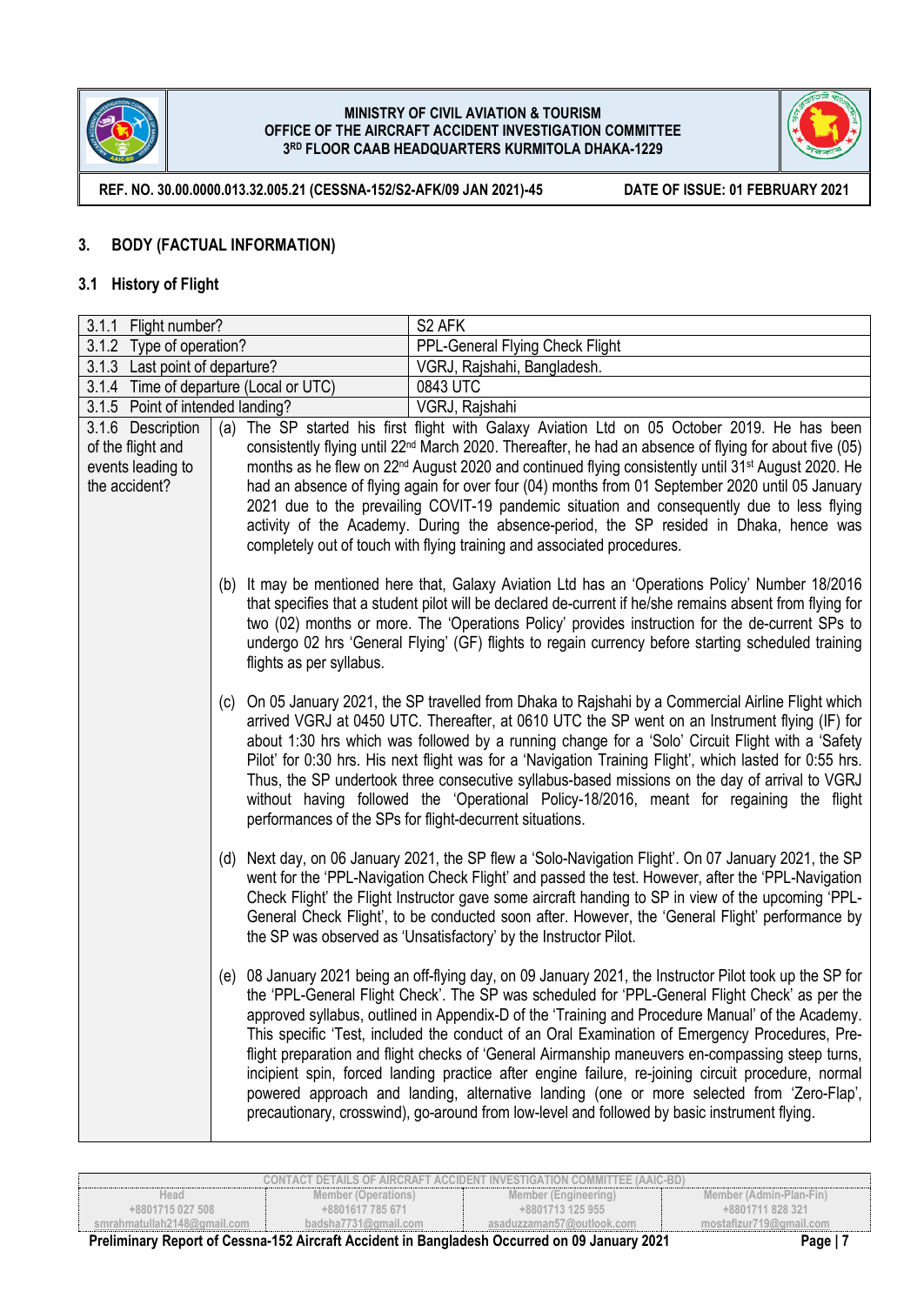



**REF. NO. 30.00.0000.013.32.005.21 (CESSNA-152/S2-AFK/09 JAN 2021)-45 DATE OF ISSUE: 01 FEBRUARY 2021**

| The 'PPL-General Flight Check' was planned and was being executed by ignoring the<br>(f)<br>unsatisfactory performance standard of the SP's 'General Handling' part of the previous flight. The<br>Instructor Pilot was on another training flight which landed at 0731 UTC. The aircraft S2-AFK was<br>on another navigation training flight by another trainee which took off from VGRJ at 0656 UTC and<br>landed at VGRJ at 0712 UTC. There was some time-involvement for the flight crew to take lunch at<br>the Academy premises, under the arrangement of the Galaxy Aviation. The ill-fated flight was<br>started at 0831 UTC, took off at 0843 UTC and the first attempted landing time was at 0906 UTC,<br>when the accident occurred. The flight time was 0:23 hrs from take-off to first attempted landing. |
|------------------------------------------------------------------------------------------------------------------------------------------------------------------------------------------------------------------------------------------------------------------------------------------------------------------------------------------------------------------------------------------------------------------------------------------------------------------------------------------------------------------------------------------------------------------------------------------------------------------------------------------------------------------------------------------------------------------------------------------------------------------------------------------------------------------------|
| (g) Based on the abovementioned timing, the AAIT has ascertained that the SP took off for the ill-fated<br>flight without having received any or the bare-minimum 'Oral Examination of Emergency<br>Procedures' or 'Pre-flight Briefing' for the 'PPL-General Flight Check'. At the same time, the<br>Instructor Pilot also took up the SP without having conducted any 'Oral Examination of Emergency<br>Procedures' or 'Pre-flight Briefing' with the SP.                                                                                                                                                                                                                                                                                                                                                            |
| (h) The Instructor pilot took over the aircraft control, added full power in an attempt to go around and<br>applied left bank to move the aircraft towards center-line of the runway. The aircraft got airborne<br>momentarily for about 2-5 feet height. The left-wing tip of the aircraft touched the runway making<br>deep scratch marks on the under-surface of the left-wing tip area. This was followed by the aircraft<br>to stall and drop down the runway on its right wheel, flowed by the nose wheel and hitting the<br>propeller, thus causing the accident to occur.                                                                                                                                                                                                                                      |
| Note: The AAIT, at this stage, will continue to conduct further in-depth investigation on the following<br>points and will include extended information on the above-mentioned points in the 'Final Report':                                                                                                                                                                                                                                                                                                                                                                                                                                                                                                                                                                                                           |
| (a) Recurrency practices by Instructor Pilots and Student Pilots of Galaxy Aviation Ltd;<br>Observance of 'Pre-flight Briefing' by the Company IPs and SPs;<br>(b)<br>Veracity of the right wheel mounting with the gear strut-assembly;<br>(c)<br>Pilot technique for drift-recovery of aircraft after flare-out;<br>(d)<br>'Zero-Flap' 'Touch-and-go' landing by SP;<br>(e)<br>'Go-around' procedure at very low height;<br>(f)<br>Aircraft bank input during low-height 'Go-around';<br>(g)<br>Consideration on the use of flaps to 'Go-around' under the situation;<br>(h)<br>Airmanship culture and CRM of the flight crew of the Company;<br>(i)<br>(i)<br>Any other.                                                                                                                                            |

| CONTACT DETAILS OF AIRCRAFT ACCIDENT INVESTIGATION COMMITTEE (AAIC-BD)                                                 |                      |                           |                         |  |
|------------------------------------------------------------------------------------------------------------------------|----------------------|---------------------------|-------------------------|--|
| Head                                                                                                                   | Member (Operations)  | Member (Engineering)      | Member (Admin-Plan-Fin) |  |
| $+8801715027508$                                                                                                       | +8801617 785 671     | +8801713 125 955          | +8801711 828 321        |  |
| smrahmatullah2148@qmail.com                                                                                            | badsha7731@gmail.com | asaduzzaman57@outlook.com | mostafizur719@gmail.com |  |
| <b>B. P. L. B. L. L. CO. L. L. LEO AL. L. D. L. L. L. B. L. L. L. D. L. L. L. L. CO. L. L. L. DOO4</b><br><b>P.</b> 10 |                      |                           |                         |  |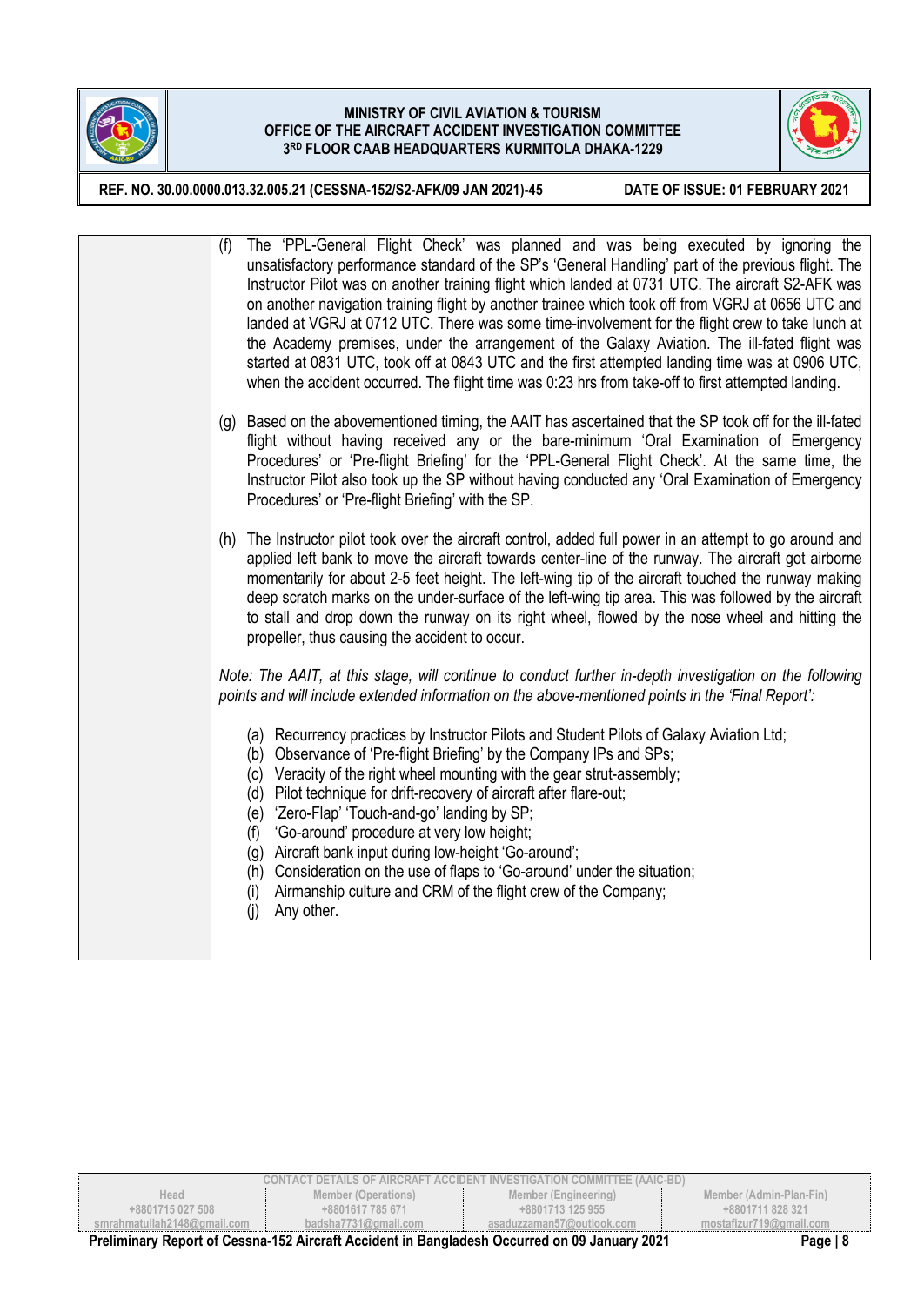



**REF. NO. 30.00.0000.013.32.005.21 (CESSNA-152/S2-AFK/09 JAN 2021)-45 DATE OF ISSUE: 01 FEBRUARY 2021**



## **3.2 Injuries to Persons**

| <b>Injuries</b>   | Crew | Passenger | <b>Others</b> |
|-------------------|------|-----------|---------------|
| 3.2.1<br>Fatal?   | No   | N/A       | N/A           |
| 3.2.2<br>Serious? | No   | N/A       | N/A           |
| 3.2.3<br>Minor?   | No   | N/A       | N/A           |

## **3.3 Damage to Aircraft and Other**

| 3.3.1<br>Destroyed? |     | No                                          |               |                        |                    |
|---------------------|-----|---------------------------------------------|---------------|------------------------|--------------------|
| 3.3.2 Substantially |     | Yes, as described below:                    |               |                        |                    |
| damaged?            | S/N | Nomenclature                                | Part No.      | Figure No.<br>from IPC | Page No.<br>of IPC |
|                     | 01  | Propeller Assembly (McCauley)               | C16001-0501   | $60-1$                 | 231                |
|                     | 02  | Lycoming Engine Type/Model: O-235-L2C       | 6479 S/N: RL- | $61 - 1$               | 248                |
|                     |     |                                             | 15337-15      |                        |                    |
|                     | 03  | <b>Mount Assembly Engine</b>                | 0451003-36    | $62 - 6$               | 248                |
|                     | 04  | Tube-Inner (Nose Gear Shock Strut)          | 0543006-5     | $34 - 10$              | 129                |
|                     | 05  | Nose Gear Steering Left Hand and Right Hand | 0543022-3     | $33 - 5$               | 125                |
|                     |     |                                             | 0543022-4     |                        |                    |

| <b>CONTACT DETAILS OF AIRCRAFT ACCIDENT INVESTIGATION COMMITTEE (AAIC-BD)</b> |                                                                                                           |                           |                         |  |
|-------------------------------------------------------------------------------|-----------------------------------------------------------------------------------------------------------|---------------------------|-------------------------|--|
| Head                                                                          | Member (Operations)                                                                                       | Member (Engineering)      | Member (Admin-Plan-Fin) |  |
| +8801715 027 508                                                              | +8801617 785 671                                                                                          | +8801713 125 955          | +8801711 828 321        |  |
| smrahmatullah2148@gmail.com                                                   | badsha $7731$ @gmail.com                                                                                  | asaduzzaman57@outlook.com | mostafizur719@gmail.com |  |
|                                                                               | Preliminary Report of Cessna-152 Aircraft Accident in Bangladesh Occurred on 09 January 2021<br>Page $ 9$ |                           |                         |  |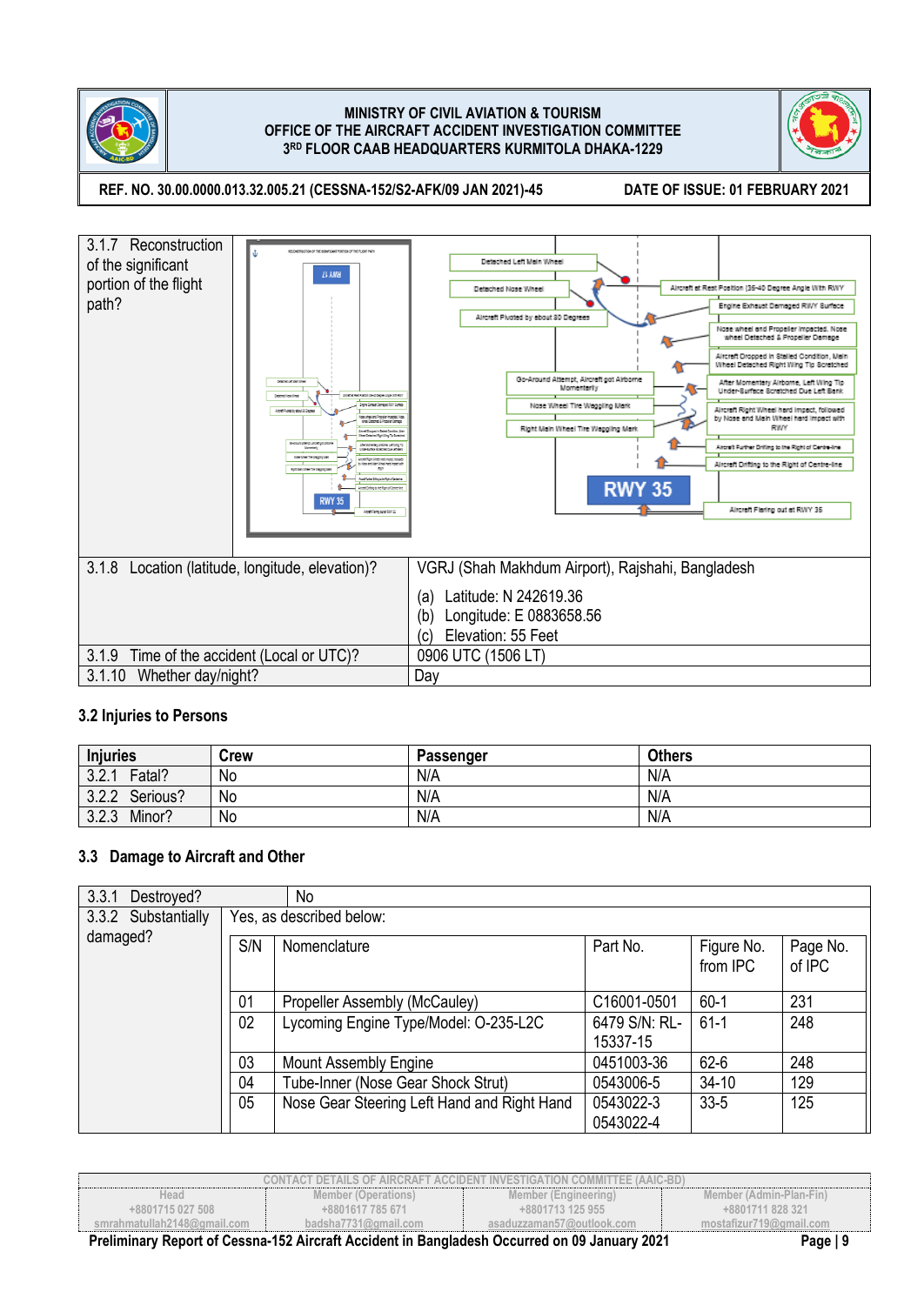



**REF. NO. 30.00.0000.013.32.005.21 (CESSNA-152/S2-AFK/09 JAN 2021)-45 DATE OF ISSUE: 01 FEBRUARY 2021**

|                                | 06              | <b>Exhaust Assembly</b>                              | 0454011-1               | 64        | 259             |
|--------------------------------|-----------------|------------------------------------------------------|-------------------------|-----------|-----------------|
|                                | 07              | Cowl Assembly Lower                                  | 0452233-6               | 61B-27    | 239             |
|                                | 08              | Spring Assembly- Right Landing Gear                  | 0441212-6               | $38-1$    | 135             |
|                                | 09              | Hydraulic Line Assy. Brake-R/H                       | 0400311-108             | $38 - 8$  | 135             |
|                                | 10              | Wind Shield Assembly                                 | 0413419-201             | $32 - 1$  | 123             |
|                                | 11              | <b>Window Rear</b>                                   | 0412020-10              | 30-79     | 118             |
|                                | 12              | Door Assy- Cabin R/H                                 | 0417008-34              | $41 - 1$  | 145             |
|                                | 13              | <b>Stabilizer Assembly</b>                           | 0432001-59              | 18        | 71              |
|                                | 14              | Rib Wing Center Section STA 192 (Wing Tip<br>$L/H$ ) | 0720608-7               | $6 - 25$  | $\overline{37}$ |
|                                | 15              | Stringer 0 AFT Outboard (Wing Tip L/H)               | 0523003-40              | $6 - 54$  | 38              |
|                                | 16              | Tip - Wing (Standard) L/H                            | 0423008-3               | $6 - 73$  | 38              |
|                                | 17              | Skin Lower Center Sec. (Wing tip L/H)                | 0523003-83              | $6 - 61$  | $\overline{38}$ |
|                                | 18              | Skin Upper Section (Wing Tip L/H)                    | 0523993-81              | $6 - 56$  | $\overline{38}$ |
|                                | 19              | Skin Lower - L/H & R/H                               | 0413004-35 &            | $27-10$   | 105             |
|                                |                 |                                                      | 0413004-36              | $27 - 11$ |                 |
|                                | 20              | Skin Lower (Rear Spar Bulkhead)                      | 0412020-7               | 30-83     | 119             |
|                                | 21              | Elevator (Right Hand)                                | 042001-52               | 21        | 83              |
|                                | $\overline{22}$ | Cover Assy - Fuel Tank (Left Hand)                   | 0412020-7               | $03-14$   | $\overline{25}$ |
|                                | $\overline{23}$ | Power Supply -Strobe Light                           | C622008-<br>0102        | 03-50     | $\overline{26}$ |
|                                | 24              | Stiffener- Bulkhead (Right Hand)                     | 0410127-2               | 25-35     | 97              |
|                                | 25              | Sill- Door (Lower Right Hand)                        | 0410132-4               | $25 - 22$ | 97              |
|                                | 26              | Floorboard Assembly                                  | 0410238-1               | 25-38     | 99              |
|                                | 27              | Stiffener- Belly Skin Outboard (Right Hand           | 0411953-3               | 25-64     | 99              |
|                                | 28              | Akin Fuselage Station 27.92 to 56.69)                | 041126-5                | 25-67     | 99              |
|                                | 29              | Wheel Assembly - Main Gear                           | C163001-<br>0104        | 40        | 143             |
|                                | 30              | Wheel Half Assembly Male & Female                    | 161-04900 &<br>06204700 | 40-1 & 2  | 143             |
|                                | 31              | Wheel Assembly - Nose Gear                           | 1241156-12              | 36        | 132             |
|                                | $\overline{32}$ | Bulkhead - station 49.69                             | 0411951-10              | $26-1$    | 103             |
|                                | 33              | Bulkhead Lower- station 56.69                        | 0411951-8               | $26-2$    | 103             |
|                                | 34              | Support- Main Landing Gear Right Hand<br>(Outboard)  | 0441209-2               | $26 - 4$  | 103             |
|                                | 35              | Line Assembly Fuel (Right Hand)                      | 0400343-8               | $81 - 10$ | 319             |
|                                |                 |                                                      |                         |           |                 |
| 3.3.3 Slightly damaged?<br>N/A |                 |                                                      |                         |           |                 |

| <b>CONTACT DETAILS OF AIRCRAFT ACCIDENT INVESTIGATION COMMITTEE (AAIC-BD)</b> |                                                                                              |                           |                         |  |
|-------------------------------------------------------------------------------|----------------------------------------------------------------------------------------------|---------------------------|-------------------------|--|
| Head                                                                          | Member (Operations)                                                                          | Member (Engineering)      | Member (Admin-Plan-Fin) |  |
| +8801715 027 508                                                              | +8801617 785 671                                                                             | +8801713 125 955          | +8801711 828 321        |  |
| smrahmatullah2148@qmail.com                                                   | badsha7731@amail.com                                                                         | asaduzzaman57@outlook.com | mostafizur719@gmail.com |  |
|                                                                               | Preliminary Report of Cessna-152 Aircraft Accident in Bangladesh Occurred on 09 January 2021 |                           | Page   $10$             |  |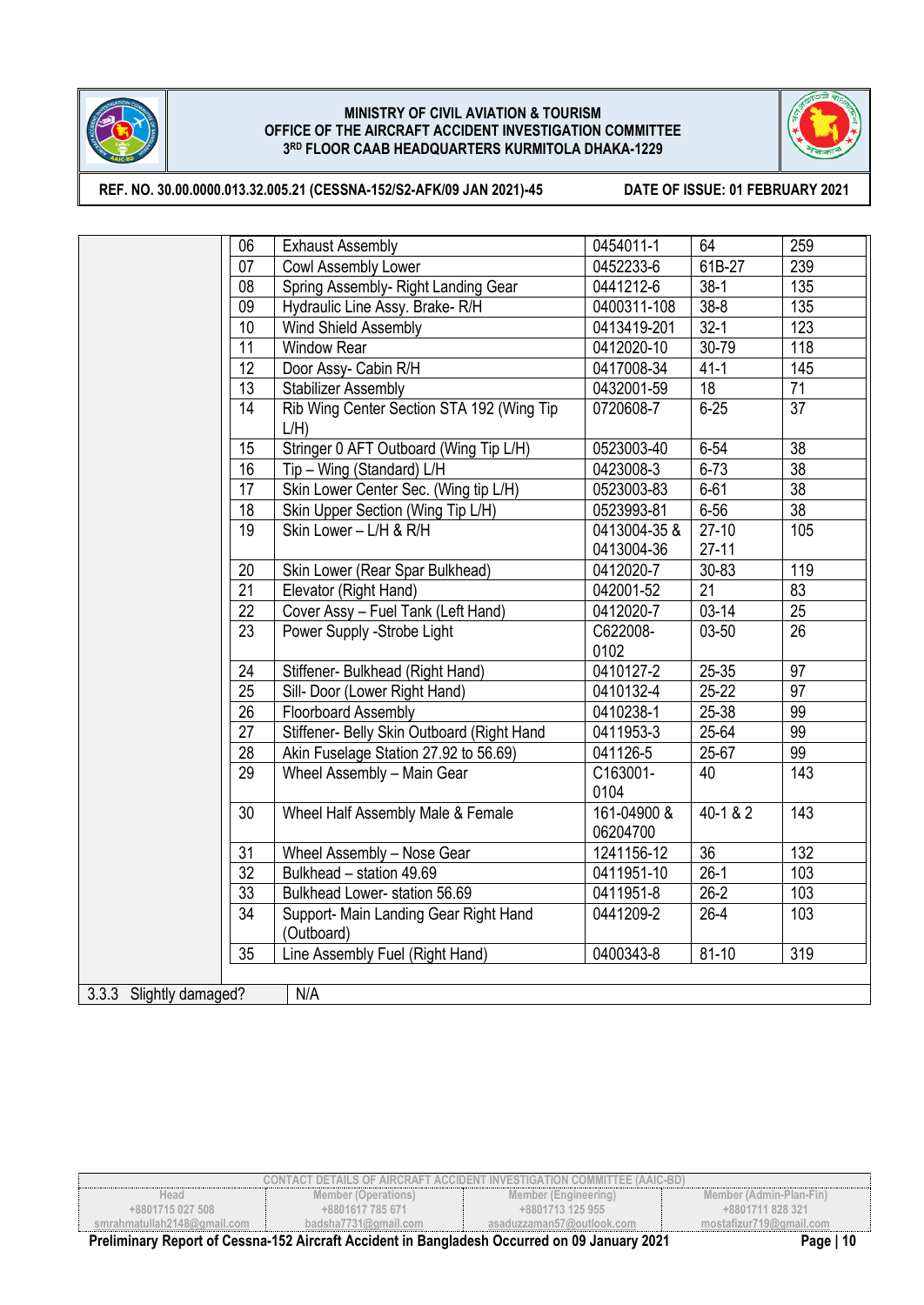



**REF. NO. 30.00.0000.013.32.005.21 (CESSNA-152/S2-AFK/09 JAN 2021)-45 DATE OF ISSUE: 01 FEBRUARY 2021**

| 3.3.4 Other damage? | (a) Waggling tire marks on runway surface, resulted from aircraft initial touch-down;            |
|---------------------|--------------------------------------------------------------------------------------------------|
| (Damage to Runway)  | (b) About 10-feet-long x 1-inch-deep bitumen cut-mark on runway surface, resulted                |
|                     | following the right wheel detachment;                                                            |
|                     | (c) About 2-feet-long x 1.5-inch-deep bitumen cut mark on runway surface, resulted               |
|                     | following the nose wheel detachment and friction by the aircraft engine's exhaust pipe;          |
|                     | (d) Several prominent bitumen cut-marks on runway surface due to propeller hits;                 |
|                     | (e) Aircraft wing scratch-mark of right-wing tip area, right elevator tip area and left-wing tip |
|                     | area on the runway surface.                                                                      |

### **3.4 Personnel information**

| 3.4.1 Pertinent            | <b>Pilot in Command</b>                                                 | <b>Student Pilot</b>                                     |
|----------------------------|-------------------------------------------------------------------------|----------------------------------------------------------|
| information concerning     |                                                                         |                                                          |
| each of the flight crew    | Date of Birth: 20 October 1985<br>(a)                                   | Date of Birth: 27 July 1993<br>(a)                       |
| members regarding          | Age: $35+$ years<br>(b)                                                 | Age: $27 + \text{years}$<br>(b)                          |
| age, validity of licenses, | Nationality: Bangladeshi<br>(c)                                         | Nationality: Bangladeshi<br>(c)                          |
| ratings, mandatory         | License: CPL NO-800<br>(d)                                              | License: SPL NO-198<br>(d)                               |
| checks, flying             | Ratings: IR, FIR, C-152, C-172 & PA-28<br>(e)                           | Ratings: N/A<br>(e)                                      |
| experience (total and      | Mandatory Checks: N/A<br>(f)                                            | Flying Experience (Total): 48:30 hours<br>(f)            |
| on type) and relevant      | Flying Experience (Total): 1970:00 hours<br>(g)                         | Flying Experience on type: 48:30 hours<br>(g)            |
| information on duty        | Flying Experience on type: 1258:20 hours<br>(h)                         | License Validity: 24 <sup>th</sup> September 2021<br>(h) |
| time?                      | License Validity: Valid (Non-Expiry)<br>(i)                             | Medical Status: Valid till 17 February<br>(i)            |
|                            | Medical Status: Valid till 30 September 2021.<br>(i)                    | 2024.                                                    |
|                            |                                                                         |                                                          |
| 3.4.2                      | Brief statement of qualifications and experience of other crew members? | N/A                                                      |
|                            |                                                                         |                                                          |
| 3.4.3 Pertinent            | <b>Air Traffic Services</b>                                             | <b>Maintenance Services</b>                              |
| information regarding      |                                                                         |                                                          |
| other personnel, such      | Air Traffic Controller-2;<br>(a)                                        | Wind-sock, Runway 35 side was not<br>(a)                 |
| as air traffic services,   | Aerodrome Operator-1;<br>(b)                                            | effective;                                               |
| maintenance, etc.,         | Fire Fighter-05;<br>(c)                                                 | Wind-sock,<br>Runway 17<br>side<br>(b)<br>was            |
| when relevant?             | Crash Tender Serviceable (but very old,<br>(d)                          | effective:                                               |
|                            | water leakage at various point);                                        | A lot of pebbles in the middle portion of<br>(c)         |
|                            | Fire fighter dress available 05 sets (03 good<br>(e)                    | the Runway surface observed.                             |
|                            | shape, but 02 poor condition);                                          |                                                          |
|                            | Walkie Talkie set for communication was<br>(f)                          |                                                          |
|                            | available;                                                              |                                                          |
|                            | Emergency drill practiced: weekly 03-days;<br>(g)                       |                                                          |
|                            | Fire Observatory Tower - Available, but not<br>(h)<br>manned.           |                                                          |

# **3.5 Aircraft information**

| 3.5.1<br><b>Brief statement</b> | (a) The Aircraft Cessna Model-152 Registration No. S2-AFK has completed 11706.25 Hrs on 09 |
|---------------------------------|--------------------------------------------------------------------------------------------|
| on airworthiness and            | January 2021. The aircraft was manufactured in February 1979 and was registered in         |
| maintenance of the              | Bangladesh on 31 August 2010.                                                              |
| aircraft (indication of         |                                                                                            |

| CONTACT DETAILS OF AIRCRAFT ACCIDENT INVESTIGATION COMMITTEE (AAIC-BD). |                                                                                                                                                                                                                                                                                                                                               |                           |                         |  |
|-------------------------------------------------------------------------|-----------------------------------------------------------------------------------------------------------------------------------------------------------------------------------------------------------------------------------------------------------------------------------------------------------------------------------------------|---------------------------|-------------------------|--|
| Head                                                                    | Member (Operations)                                                                                                                                                                                                                                                                                                                           | Member (Engineering)      | Member (Admin-Plan-Fin) |  |
| +8801715 027 508                                                        | +8801617 785 671                                                                                                                                                                                                                                                                                                                              | +8801713 125 955          | +8801711 828 321        |  |
| smrahmatullah2148@ɑmail.com                                             | badsha $7731$ @gmail.com                                                                                                                                                                                                                                                                                                                      | asaduzzaman57@outlook.com | mostafizur719@gmail.com |  |
| -<br>- - -                                                              | $\overline{a}$ . The set of $\overline{a}$ , $\overline{a}$ , $\overline{a}$ , $\overline{a}$ , $\overline{a}$ , $\overline{a}$ , $\overline{a}$ , $\overline{a}$ , $\overline{a}$ , $\overline{a}$ , $\overline{a}$ , $\overline{a}$ , $\overline{a}$ , $\overline{a}$ , $\overline{a}$ , $\overline{a}$ , $\overline{a}$ , $\overline{a}$ , | $- - - -$<br>.            |                         |  |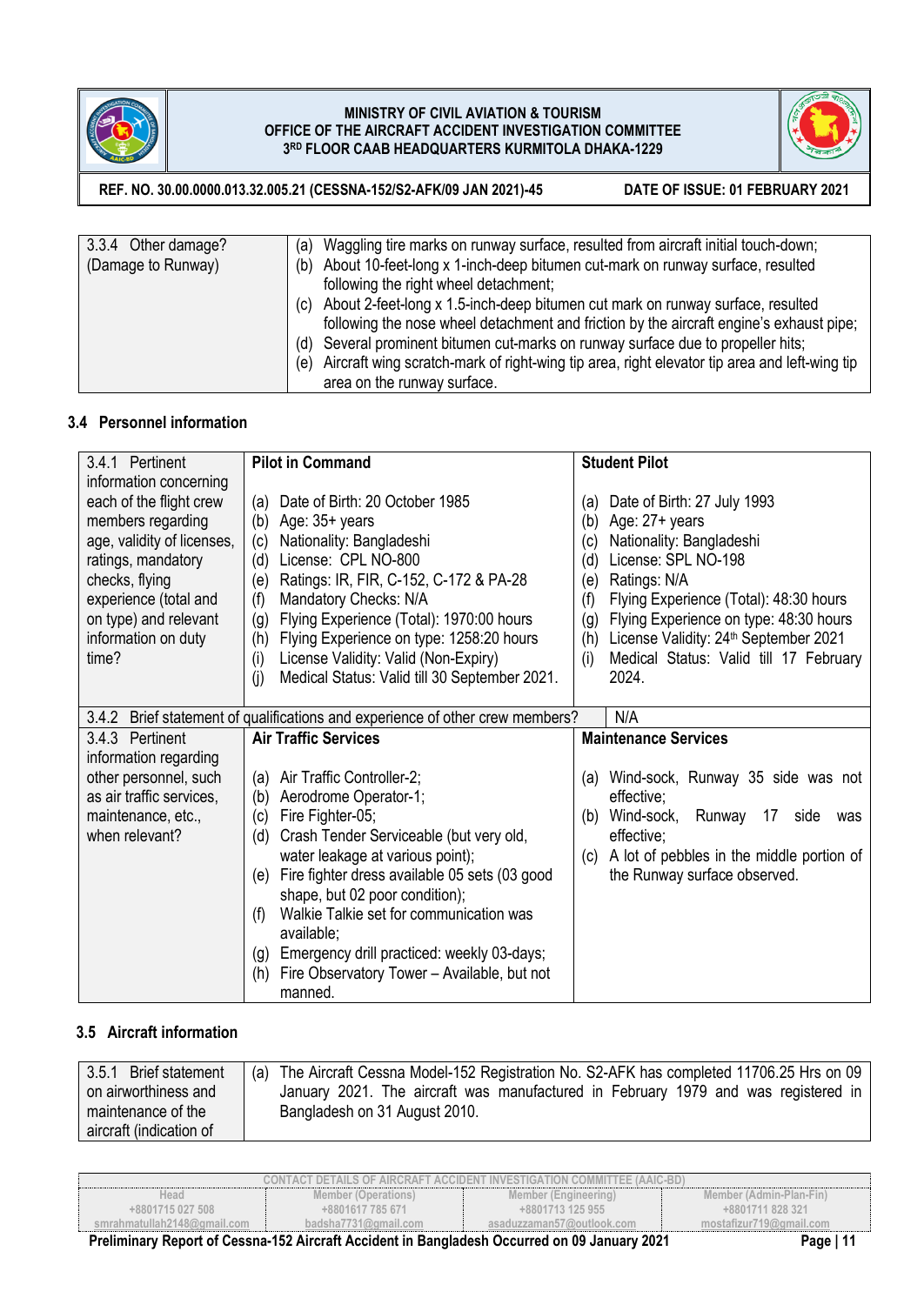



**REF. NO. 30.00.0000.013.32.005.21 (CESSNA-152/S2-AFK/09 JAN 2021)-45 DATE OF ISSUE: 01 FEBRUARY 2021**

| deficiencies known<br>prior to and during the                                                       | (b) | The Check-I was carried out from 13-15 December 2020, vide Work Order No GFA/57/20<br>dated 13 December 2020;                           |                                 |  |  |
|-----------------------------------------------------------------------------------------------------|-----|-----------------------------------------------------------------------------------------------------------------------------------------|---------------------------------|--|--|
| flight to be included, if<br>having any bearing on<br>the accident)?                                | (c) | The Maintenance Release was issued vide No. 06/2020.                                                                                    |                                 |  |  |
|                                                                                                     | (d) | This maintenance release is valid for 60 days up to 12 February 2021 or 100 flight hours,<br>whichever occurs earlier.                  |                                 |  |  |
|                                                                                                     | (e) | The next maintenance release is due on 13 December 2021 or total aircraft time (TAT)<br>11799:00 Hrs, whichever comes first.            |                                 |  |  |
|                                                                                                     | (f) | Quality assurance was carried out on 15 December 2021 by the Company Quality Assurance<br>Manager.                                      |                                 |  |  |
|                                                                                                     | (g) | The aircraft Cessna S2-AFK carried out two missions on 09 January 2021.                                                                 |                                 |  |  |
|                                                                                                     | (h) | The origination (pre-flight) check was duly carried out by the licensed engineer and went for<br>first mission for 1:25 Hrs.            |                                 |  |  |
|                                                                                                     | (i) | The aircraft was again prepared for next mission by carrying out transit check (through flight)<br>and handed over for the flight crew. |                                 |  |  |
|                                                                                                     | (i) | As per maintenance log, there was no known defect prior to and during the flight.                                                       |                                 |  |  |
|                                                                                                     | (k) | As per the document, no airworthiness directives/service bulletins were due to this aircraft.                                           |                                 |  |  |
|                                                                                                     | (1) | The certificate of airworthiness of the aircraft Cessna-152, S2-AFK has been renewed by<br>CAAB and is valid till 28 October 2021.      |                                 |  |  |
| 3.5.2                                                                                               |     | Brief statement on performance, if relevant, and whether the mass and centre of                                                         | The mass and centre of gravity  |  |  |
| gravity were within the prescribed limits during the phase of operation related to the              |     |                                                                                                                                         | of the aircraft didn't have any |  |  |
| accident. (If not and if of any bearing on the accident give details.)?<br>bearing on the accident. |     |                                                                                                                                         |                                 |  |  |
|                                                                                                     |     | 3.5.3 Type of fuel used?   100 LL Grade Aviation Fuel (Blue) and 100 (Formally 100/130) Grade Aviation Fuel (Green)                     |                                 |  |  |

# **3.6 Meteorological information**

| 3.6.1 Brief statement on the                                                                                   | Surface Wind: Calm;<br>(a)                                                               |  |
|----------------------------------------------------------------------------------------------------------------|------------------------------------------------------------------------------------------|--|
| meteorological conditions                                                                                      | Vis: 2.5 Km;<br>(b)                                                                      |  |
| appropriate to the circumstances                                                                               | Cloud: Scattered NSC;<br>(c)                                                             |  |
| including both forecast and                                                                                    | QNH: 1009.8 MB;<br>(d)                                                                   |  |
| actual conditions, and the                                                                                     | Temp: 26 Degree C<br>(e)                                                                 |  |
| availability of meteorological                                                                                 | Crew received the Met Information.<br>(f)                                                |  |
| information to the crew?                                                                                       | Hourly weather forecast is available at weather office at VGRJ Terminal Building.<br>(q) |  |
| 3.6.2 Natural light conditions at the time of the accident (sunlight, moonlight, twilight, etc.)?<br>Sunlight. |                                                                                          |  |

|                              |                      | CONTACT DETAILS OF AIRCRAFT ACCIDENT INVESTIGATION COMMITTEE (AAIC-BD).                       |                         |
|------------------------------|----------------------|-----------------------------------------------------------------------------------------------|-------------------------|
| Head                         | Member (Operations)  | Member (Engineering)                                                                          | Member (Admin-Plan-Fin) |
| $+8801715027508$             | +8801617 785 671     | +8801713 125 955                                                                              | +8801711 828 321        |
| smrahmatullah2148@ɑmail.com_ | badsha7731@amail.com | asaduzzaman57@outlook.com                                                                     | mostafizur719@gmail.com |
|                              |                      | Dreliminary Denart of Coopee 152 Aireraft Acaident in Denalogieah Occurred on 00 January 2021 | <b>Dogs</b> 142         |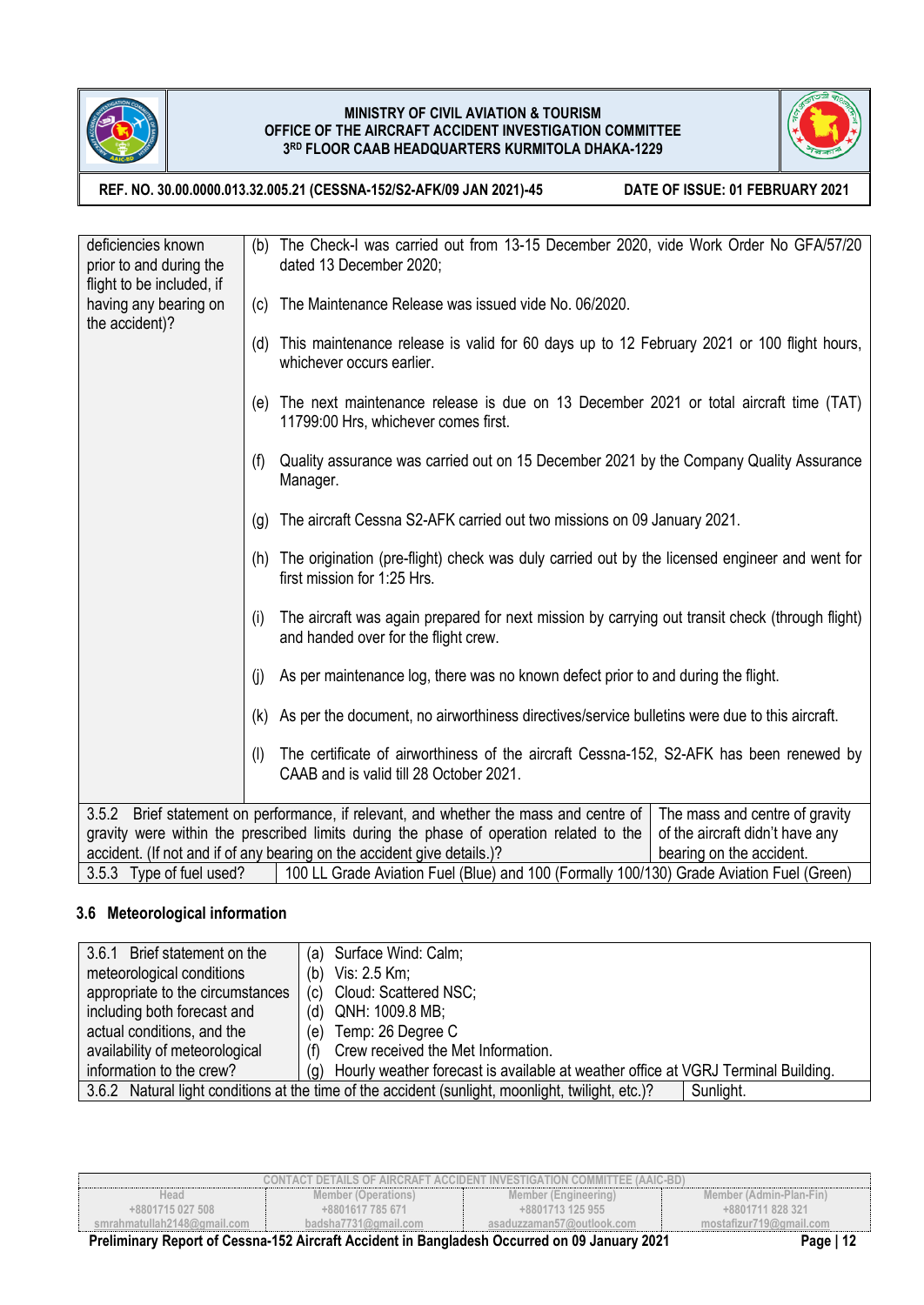



**REF. NO. 30.00.0000.013.32.005.21 (CESSNA-152/S2-AFK/09 JAN 2021)-45 DATE OF ISSUE: 01 FEBRUARY 2021**

## **3.7 Aids to navigation**

| 3.7.1 Pertinent information on navigation     | (a) NDB RJ 228 KHZ H24 242632.87N 0883649.35E (Serviceable);             |
|-----------------------------------------------|--------------------------------------------------------------------------|
| aids available, including landing aids such   | (b) DVOR RAJ 114.6 MHZ H24 242621.18N 0883654.10E (Serviceable);         |
| as ILS, MLS, NDB, PAR, VOR, visual            | (c) VORDME RAJ 1180 MHZ H24 242621.18N 0883654.10E (Serviceable);        |
| ground aids, etc., and their effectiveness at | (d) VASI: Available on both RWY.                                         |
| the time?                                     | (e) Wind Sock: Serviceable on RWY 17 side; Unserviceable on RWY 35 side. |

# **3.8 Communications***.*

| 3.8.1 Pertinent information on aeronautical mobile and fixed   Aerodrome Control Service Rajshahi Tower 128.3 MHZ- |                                                  |
|--------------------------------------------------------------------------------------------------------------------|--------------------------------------------------|
| service communications and their effectiveness?                                                                    | Tower communication equipment was reported to be |
|                                                                                                                    | serviceable.                                     |

## **3.9 Aerodrome information**

| 3.9.1 Pertinent information associated with the aerodrome,   (a) VGR ARP co-ordinates AD 242619.39N 0883658.56E;            |                                                               |
|-----------------------------------------------------------------------------------------------------------------------------|---------------------------------------------------------------|
| facilities and condition, or with the take-off or landing area if (b) Distance and direction from city 07 KM North of Town; |                                                               |
| other than an aerodrome?                                                                                                    | $\left($ (c) AD elevation / reference temperature 55FT/400 C; |
|                                                                                                                             | (d) MAG VAR 50' W;                                            |

### **3.10 Flight recorders**

| 3.10.1 Location of the flight recorder installations in the aircraft, their condition on recovery   N/A (Not installed) |  |
|-------------------------------------------------------------------------------------------------------------------------|--|
| and pertinent data available therefrom?                                                                                 |  |

## **3.11 Wreckage and impact information**

| The aircraft made the first contact with the runwayat approximately 1500 feet down RWY<br>35 on to the right half of the centre-line at an angle of about 3-5 degrees with the RWY<br>centre-line track (Figure-1).                                                                                                                                                                                                                        |
|--------------------------------------------------------------------------------------------------------------------------------------------------------------------------------------------------------------------------------------------------------------------------------------------------------------------------------------------------------------------------------------------------------------------------------------------|
| (b) First Touch-Down Tire Marks indicated a partial dislocation of the right wheel after its<br>heavy touch- down. There was no aircraft part or wreckage found in this area (Figure-1).                                                                                                                                                                                                                                                   |
| The second impact of the right wheel, when ditached, made prominent cut-mart on the<br>rnway bitumen as a result of the broken strut that scratched through the runway bitumen.<br>However, there was no aircraft wreckage found in that area (figure-2).                                                                                                                                                                                  |
| On impact of the nose-wheel, the aircraft engine exhaust pipe-edge cut through the<br>runway bitumen that left prominent scar-mark on the runway surface. The detachmeent of<br>the nose whell left a broken clamp-part resting 5-7 feet beside the impact area. The<br>impact of the aircraft propeller also left series of cut marks on the bitumen. However, the<br>propeller tips got bent and left no debris in that area (figure-3). |
| (a)<br>(c)<br>(d)                                                                                                                                                                                                                                                                                                                                                                                                                          |

| CONTACT DETAILS OF AIRCRAFT ACCIDENT INVESTIGATION COMMITTEE (AAIC-BD). |                          |                           |                         |
|-------------------------------------------------------------------------|--------------------------|---------------------------|-------------------------|
| Head                                                                    | Member (Operations)      | Member (Engineering)      | Member (Admin-Plan-Fin) |
| +8801715 027 508                                                        | +8801617 785 671         | +8801713 125 955          | +8801711 828 321        |
| smrahmatullah2148@qmail.com                                             | badsha $7731$ @gmail.com | asaduzzaman57@outlook.com | mostafizur719@gmail.com |
|                                                                         |                          |                           | <b>PUBLIC</b>           |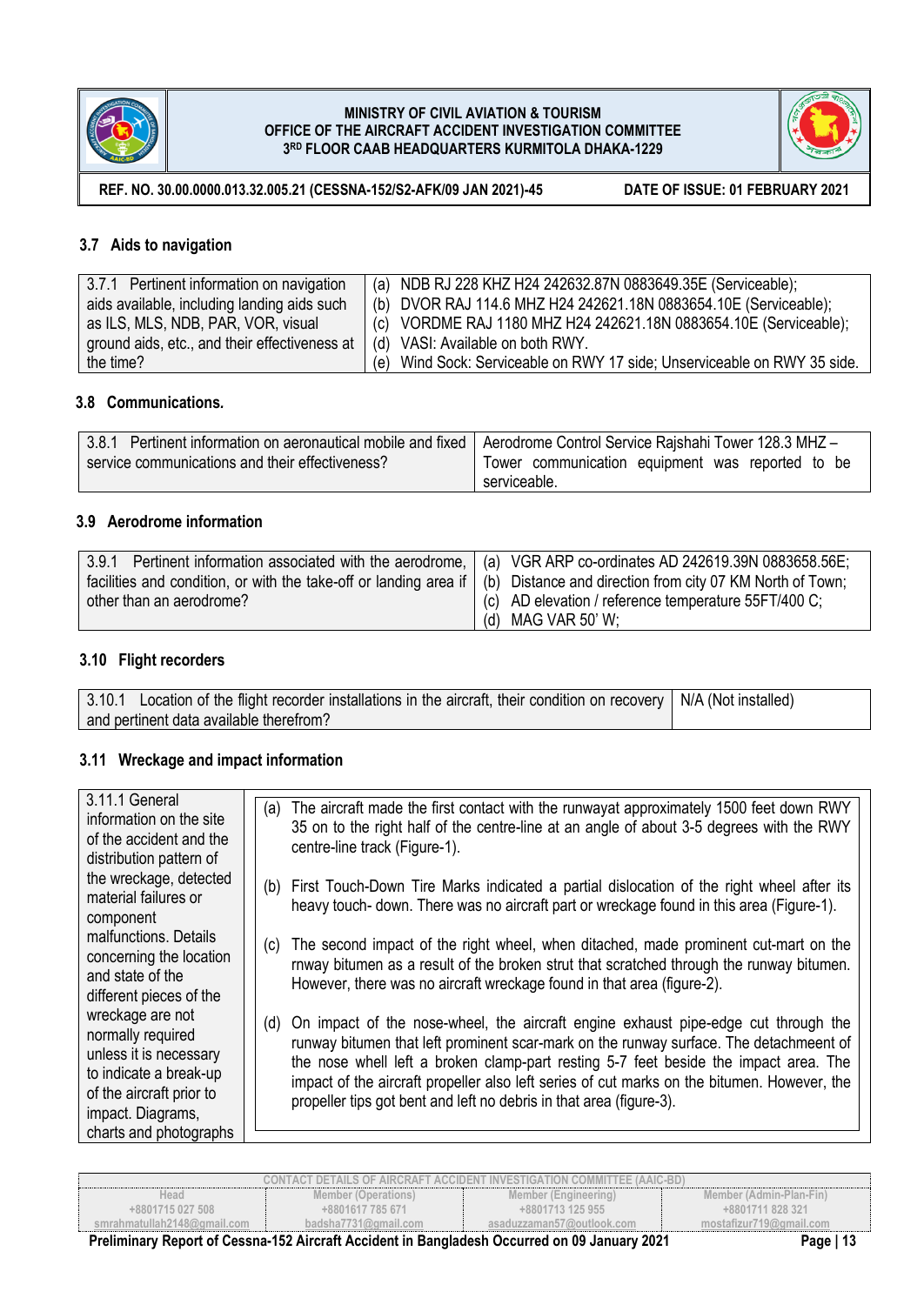



**REF. NO. 30.00.0000.013.32.005.21 (CESSNA-152/S2-AFK/09 JAN 2021)-45 DATE OF ISSUE: 01 FEBRUARY 2021**



## **3.12 Medical and pathological information**

3.12.1 Brief description of the results of the investigation undertaken and pertinent data available therefrom? N/A (since no personal injury was evidenced).

## **3.13 Fire**

| 3.13.1 If fire occurred, information on the nature of the occurrence, and of the There was no evidence of fire. |  |
|-----------------------------------------------------------------------------------------------------------------|--|
| firefighting equipment used and its effectiveness?                                                              |  |

## **3.14 Survival aspects**

3.14.1 Brief description of search, evacuation and rescue, location of crew and passengers in relation to injuries sustained, and failure of structures such as seats and seat-belt attachments? N/A

|                             |                          | CONTACT DETAILS OF AIRCRAFT ACCIDENT INVESTIGATION COMMITTEE (AAIC-BD).                            |                         |
|-----------------------------|--------------------------|----------------------------------------------------------------------------------------------------|-------------------------|
| Head                        | Member (Operations)      | Member (Engineering)                                                                               | Member (Admin-Plan-Fin) |
| +8801715 027 508            | +8801617 785 671         | +8801713 125 955                                                                                   | +8801711 828 321        |
| smrahmatullah2148@qmail.com | badsha $7731$ @gmail.com | asaduzzaman57@outlook.com                                                                          | mostafizur719@gmail.com |
|                             |                          | Durlington Dr. David of Orrange 450 Almonth Arabitant in David also be Orranged an AO Langeme 0004 | <b>B</b> 144            |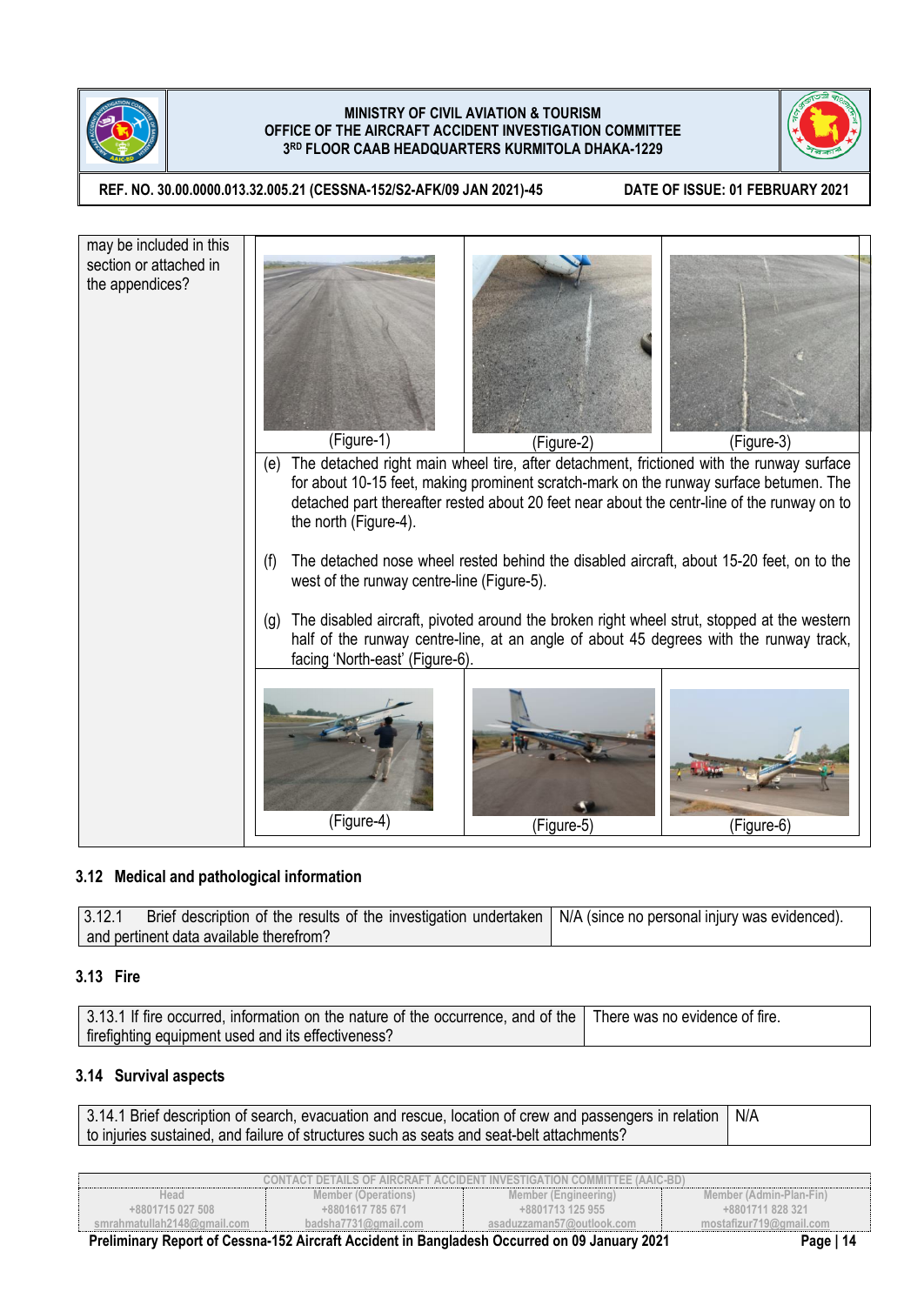



**REF. NO. 30.00.0000.013.32.005.21 (CESSNA-152/S2-AFK/09 JAN 2021)-45 DATE OF ISSUE: 01 FEBRUARY 2021**

## **3.15 Tests and research**

3.15.1 Brief statements regarding the results of tests and research? To be provided in the final report.

## **3.16 Organizational and management information**

| 3.16.1 Pertinent information<br>concerning the organizations and<br>their management involved in<br>influencing the operation of the                                                       |     | (a) Galaxy Flying academy (GFA) is one of the CAAB approved flight training<br>organizations in Bangladesh. It was established on 08 June 2008 as private<br>limited company. It started its training operation from 29 October 2010.                                                    |
|--------------------------------------------------------------------------------------------------------------------------------------------------------------------------------------------|-----|------------------------------------------------------------------------------------------------------------------------------------------------------------------------------------------------------------------------------------------------------------------------------------------|
| aircraft. The organizations include,<br>for example: the operator; the air                                                                                                                 |     | (b) It provides the following courses:                                                                                                                                                                                                                                                   |
| traffic services; airway, aerodrome<br>and weather service agencies; and<br>the regulatory authority. The<br>information could include, but not be<br>limited to, organizational structure |     | (1) Private Pilot license- PPL<br>(2) Commercial Pilot License (CPL)<br>(3) Instrument Flying<br>(4) Flying Instructors Rating                                                                                                                                                           |
| and functions, resources, economic<br>status, management policies and<br>practices, and regulatory                                                                                         | (c) | The ground classes are conducted in Dhaka while the flying training is carried out<br>at VGRJ (Shah Makhdum Airport, Rajshahi).                                                                                                                                                          |
| framework?                                                                                                                                                                                 |     | (d) Until the day of the occurrence, the Academy had 02 Cessna-172 R and 03<br>Cessna-152 aircraft for the training of the Students. Out of the 03 Cessna-152,<br>the subject mentioned aircraft, S2-AFK made the accident on 09 January 2021.                                           |
|                                                                                                                                                                                            |     | (e) The company is having 5 key post-holders such as, the Managing Director, Chief<br>Executive Officer, Chief Flight Instructor, Chief Engineer (Maintenance Manager)<br>and Quality Assurance Manager. The Chief Executive Officer is the Accountable<br>Manager.                      |
|                                                                                                                                                                                            | (f) | On the day of the occurrence, the Academy had total student strength of 154 SPs<br>that included SPs seeking for PPL, CPL FIR licenses. The academy has trained<br>more than 200 students so far. There are 4 flying instructors, 3 Engineering<br>executives and 05 ground instructors. |
|                                                                                                                                                                                            |     | (g) Galaxy Flying Academy Limited is also a CAAB approved 'Aircraft Maintenance<br>Organization' (AMO), which uses their own hanger, located at Rajshahi airport,<br>for aircraft maintenances with their own man power.                                                                 |
|                                                                                                                                                                                            |     | (h) The main source of revenue is earned by Galaxy Flying Academy from the<br>training of the students.                                                                                                                                                                                  |
|                                                                                                                                                                                            |     | Note: The AAIT, at this stage, will collect further information with regard to<br>'Management Policies and Practices', and 'Regulatory Framework' and will include<br>extended information in the 'Final Report'.                                                                        |

|                             |                      | CONTACT DETAILS OF AIRCRAFT ACCIDENT INVESTIGATION COMMITTEE (AAIC-BD)                       |                         |
|-----------------------------|----------------------|----------------------------------------------------------------------------------------------|-------------------------|
| Head                        | Member (Operations)  | Member (Engineering)                                                                         | Member (Admin-Plan-Fin) |
| +8801715 027 508            | +8801617 785 671     | $+8801713125955$                                                                             | +8801711 828 321        |
| smrahmatullah2148@gmail.com | badsha7731@gmail.com | asaduzzaman57@outlook.com                                                                    | mostafizur719@gmail.com |
|                             |                      | Ductionary Depart of Concret 450 Aircraft Angletetin Departments Occurred on 00 January 2004 | $D = 4E$                |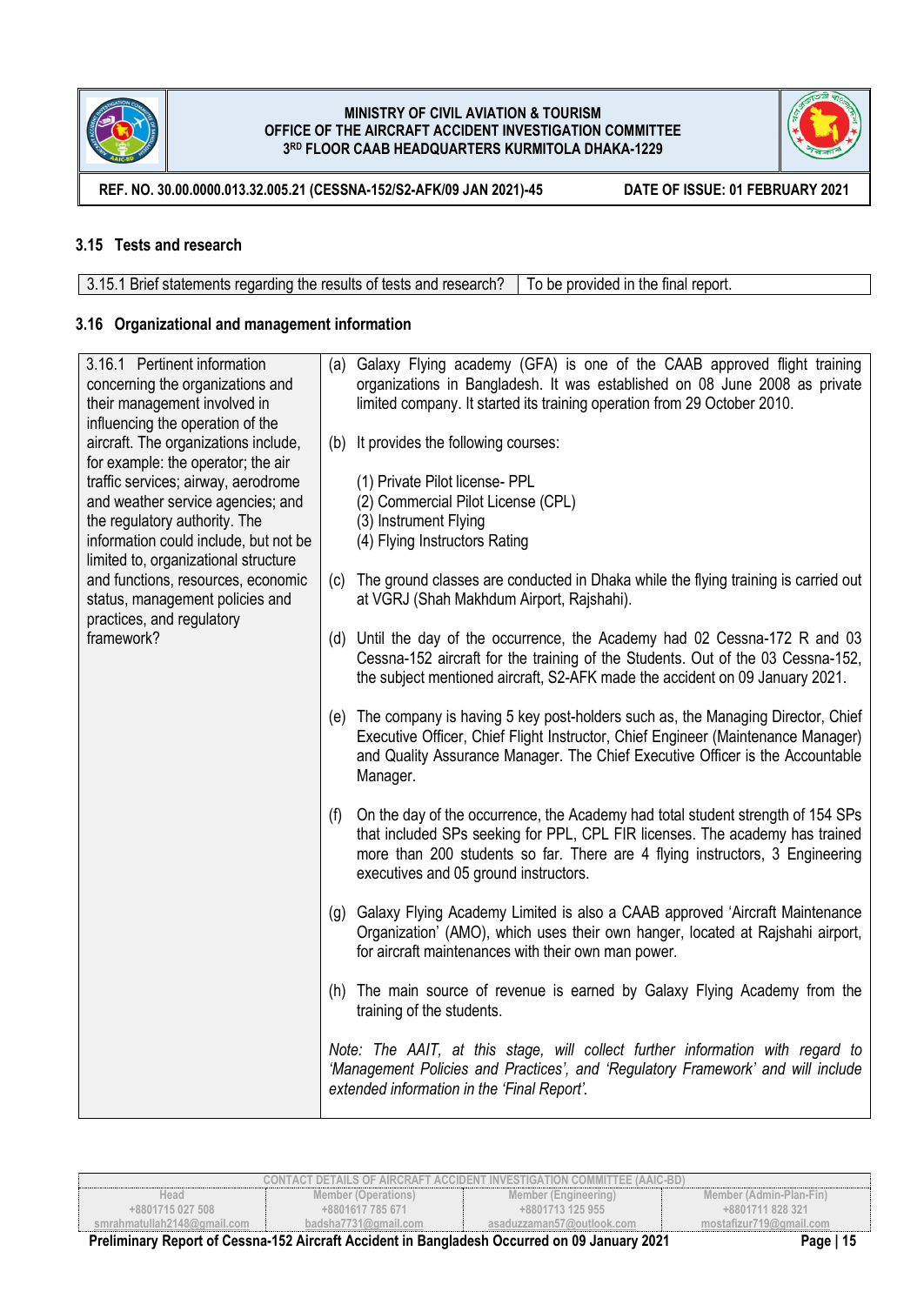



**REF. NO. 30.00.0000.013.32.005.21 (CESSNA-152/S2-AFK/09 JAN 2021)-45 DATE OF ISSUE: 01 FEBRUARY 2021**

## **3.17 Additional information**

3.17.1 Relevant information not already included in 3.1.1 to 3.1.16? To be provided in the final report. 3.17.2 Photos:

| CONTACT DETAILS OF AIRCRAFT ACCIDENT INVESTIGATION COMMITTEE (AAIC-BD)                       |                      |                           |                         |  |
|----------------------------------------------------------------------------------------------|----------------------|---------------------------|-------------------------|--|
| Head                                                                                         | Member (Operations)  | Member (Engineering)      | Member (Admin-Plan-Fin) |  |
| $+8801715027508$                                                                             | +8801617 785 671     | +8801713 125 955          | +8801711 828 321        |  |
| smrahmatullah2148@qmail.com                                                                  | badsha7731@gmail.com | asaduzzaman57@outlook.com | mostafizur719@gmail.com |  |
| Preliminary Report of Cessna-152 Aircraft Accident in Bangladesh Occurred on 09 January 2021 | Page   16            |                           |                         |  |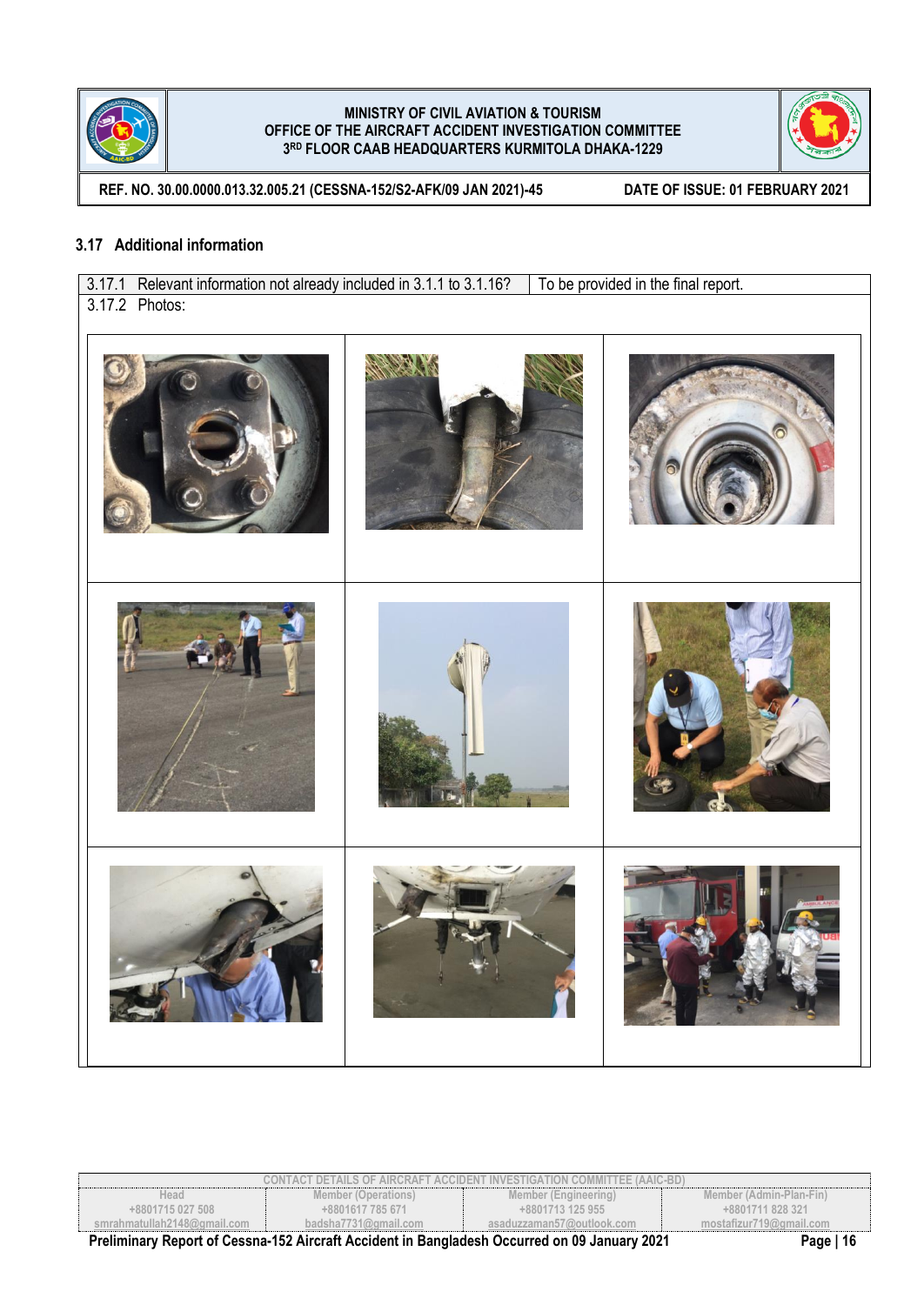



**REF. NO. 30.00.0000.013.32.005.21 (CESSNA-152/S2-AFK/09 JAN 2021)-45 DATE OF ISSUE: 01 FEBRUARY 2021**

## **03.18 Useful or effective investigation techniques**

| 3.18.1 When useful or effective     | (a) The investigation techniques used by the AAIT in conducting this investigation      |
|-------------------------------------|-----------------------------------------------------------------------------------------|
| investigation techniques have       | have been adopted as per the instructions provided in ICAO Annex-13, Appendix-          |
| been used during the                | 1, Para-1.19 and that of Doc-9756, Part-4, Para-1.19.                                   |
| investigation, briefly indicate the |                                                                                         |
| reason for using these techniques   | (b) So far, no new useful or investigation technique has been merged at this stage of   |
| and refer here to the main          | the investigation other than what is mentioned in (a). However, should the AAIT         |
| features as well as describing the  | use any new useful or investigation technique, the same will be included through        |
| results under the appropriate       | 3.1.1 to 3.1.18 in the investigation 'Final Report' and/or, will include as an Appendix |
| subheadings 3.1.1 to 3.1.17?        | to the 'Final Report', as specified in ICAO Doc-9756, Part-4, Para-1.19.                |

## **4. ANALYSIS**

The following analysis has been made based on the information documented in **'Factual information'** and which is relevant to the '**Determination of Conclusions'** and **'Causes and/or Contributing Factors'.**

## **4.1 Man**

| Man?<br>4.1.1 | <b>Instructor Pilot</b>                                                                                                                                                                                                                 |
|---------------|-----------------------------------------------------------------------------------------------------------------------------------------------------------------------------------------------------------------------------------------|
|               | The Instructor Pilot (IP),                                                                                                                                                                                                              |
|               | (a) Has the responsibility as Chief Flying Instructor (CFI) of Galaxy Aviation Ltd to ensure Regulatory and<br>Company compliance with regard to flight crew training;                                                                  |
|               | (b) Had a record of consistency in flying in recent time;                                                                                                                                                                               |
|               | (c) As CFI, he was found not conforming with the requirements outlined in the Company Operations Order<br>18/2016 to be fulfilled by the SP on the occasion of de-currency on flying and other procedures,<br>mentioned in $3.1.6$ (b); |
|               | (d) Was non-serious about the 'Unsatisfactory' performance in GF of the SP on the preceding flight. The<br>SP could have been subjected to at least another flight, to improve upon GF handling performance<br>prior to a Check flight; |
|               | (e) Was found to take up the SP for the ill-fated flight without having rendered adequate 'Pre-flight<br>Briefing';                                                                                                                     |
|               | Asked the SP to proceed for a 'Zero-Flap' touch-and-go landing' at the very first approach, which could<br>(f)<br>have been given during subsequent approaches as viewed with the 'PPL-GF Check' syllabus;                              |
|               | (g) Could take earlier decision to 'Go-around' the aircraft no sooner it started drifting to the right;                                                                                                                                 |
|               | (h) Left-banked the aircraft during 'Go-around' which could have been avoided considering the aircraft<br>speed being low.                                                                                                              |

|                             |                      | CONTACT DETAILS OF AIRCRAFT ACCIDENT INVESTIGATION COMMITTEE (AAIC-BD). |                         |
|-----------------------------|----------------------|-------------------------------------------------------------------------|-------------------------|
| Head                        | Member (Operations)  | Member (Engineering)                                                    | Member (Admin-Plan-Fin) |
| +8801715 027 508            | +8801617 785 671     | +8801713 125 955                                                        | +8801711 828 321        |
| smrahmatullah2148@ɑmail.com | badsha7731@gmail.com | asaduzzaman57@outlook.com                                               | mostafizur719@gmail.com |
| .<br>_ _ _<br>$\sim$        | .<br>.               | .<br>---<br>----                                                        | .                       |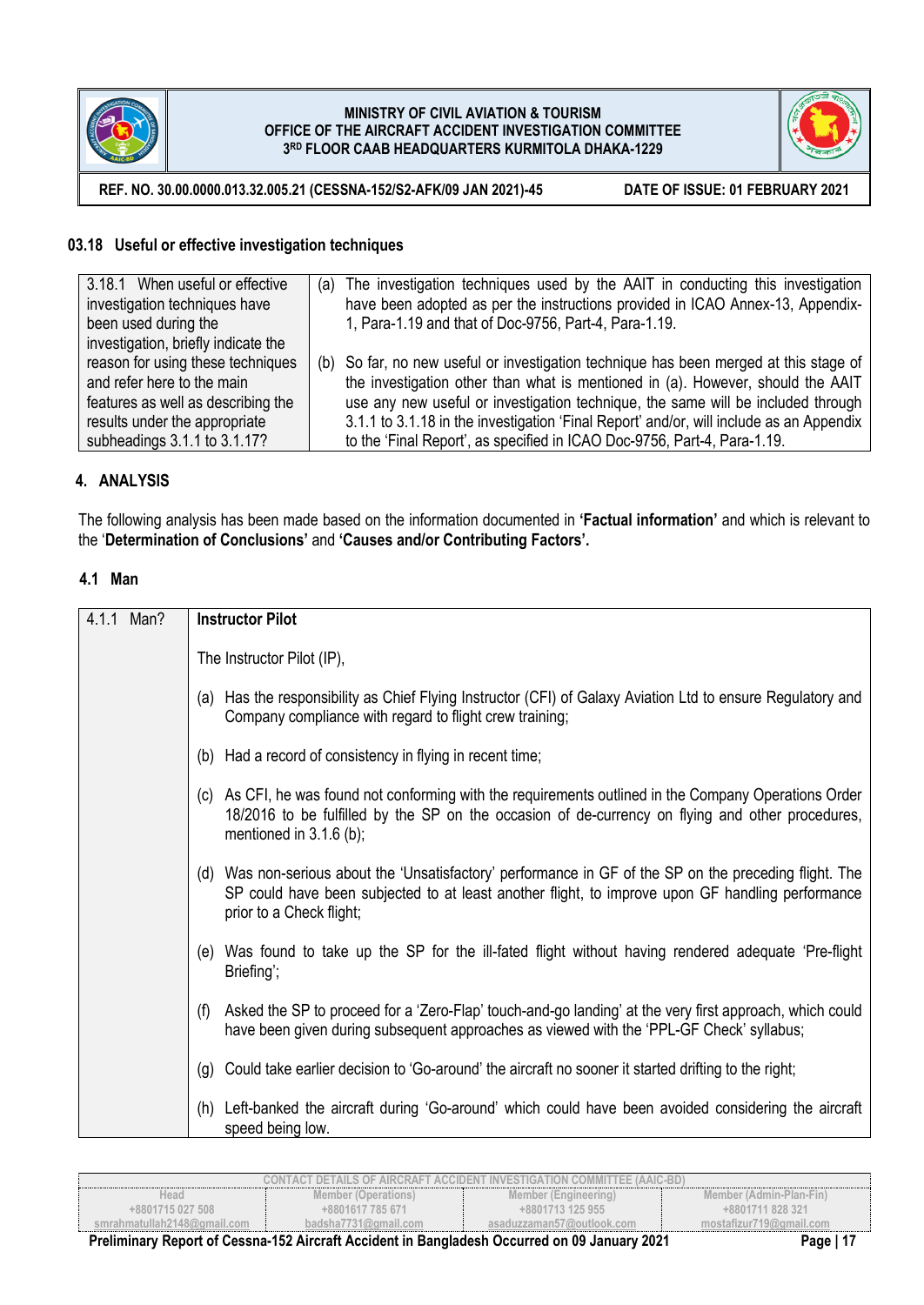

H

### **MINISTRY OF CIVIL AVIATION & TOURISM OFFICE OF THE AIRCRAFT ACCIDENT INVESTIGATION COMMITTEE 3 RD FLOOR CAAB HEADQUARTERS KURMITOLA DHAKA-1229**



**REF. NO. 30.00.0000.013.32.005.21 (CESSNA-152/S2-AFK/09 JAN 2021)-45 DATE OF ISSUE: 01 FEBRUARY 2021**

| (i) | Could possibly took the first 'Flap' (10 degrees), which could decrease the stalling speed of the aircraft.<br>This could possibly improve the situation.                                                                                                                                                                                                                                                                                                                                                                                                                                   |
|-----|---------------------------------------------------------------------------------------------------------------------------------------------------------------------------------------------------------------------------------------------------------------------------------------------------------------------------------------------------------------------------------------------------------------------------------------------------------------------------------------------------------------------------------------------------------------------------------------------|
|     | Note: The AAIT, at this stage, will continue to conduct further in-depth investigation on the Instructor Pilot<br>(IP) and will include extended information in the 'Final Report'.                                                                                                                                                                                                                                                                                                                                                                                                         |
|     | <b>Student Pilot</b>                                                                                                                                                                                                                                                                                                                                                                                                                                                                                                                                                                        |
|     | The Student Pilot:                                                                                                                                                                                                                                                                                                                                                                                                                                                                                                                                                                          |
|     | (a) Was in-Consistent With regard to flying-currency. One of the two aspects that hindered for the<br>currency-consistency was the prevailing COVIT-19 pandemic situation and the other was due to<br>fulfilling the obligation of passing the Civil Aviation PPL-Examination in Dhaka;                                                                                                                                                                                                                                                                                                     |
|     | (b) Was out of current on flying, but instead of complying with the 'Operations Policy-18/2016 of the<br>company, undertook the syllabus-based training which was non-conformance with company<br>instruction;                                                                                                                                                                                                                                                                                                                                                                              |
|     | (c) Was not mindful that, after a long period of absence from flying, he undertook the majority of flights<br>involving 'straight-and-level type' only (Instrument & Navigation flying);                                                                                                                                                                                                                                                                                                                                                                                                    |
|     | (d) Could have requested the CFI to schedule for a GF mission to get back to GF flying technique, prior to<br>accepting for the ill-fated check flight;                                                                                                                                                                                                                                                                                                                                                                                                                                     |
|     | Note: The AAIT, at this stage, will continue to conduct further in-depth investigation on the Student Pilot<br>(SP) and will include extended information in the 'Final Report'.                                                                                                                                                                                                                                                                                                                                                                                                            |
|     | <b>Air Traffic Controller</b>                                                                                                                                                                                                                                                                                                                                                                                                                                                                                                                                                               |
|     | (a) VGRJ has two ATC Controllers. While one controller remains on-duty, the other controller remains off-<br>duty. On the day of the accident, the duty controller gave take-off clearance to the aircraft and was on<br>a lunch-break inside the Air Traffic Controlling room;                                                                                                                                                                                                                                                                                                             |
|     | (b) At the time when the aircraft S2-AFK transmitted to ATC for rejoining for 'Circuit-and-landing', one<br>'Aerodrome Operator' was on the ATC 'Hot-seat' and was controlling the aircraft movement. This has<br>been the regular practice being adopted by the ATC of VGRJ;                                                                                                                                                                                                                                                                                                               |
|     | (c) An un-authorised person like the 'Aerodrome Operator' made all replies to S2-AFK from the time it<br>intended to join the circuit until it requested to make the 'Touch-and-go' landing. The 'Touch-and-go'<br>landing clearance to S2-AFK was also given by the 'Aerodrome Operator'. To the extent, the<br>'Aerodrome Operator' remained on 'Hot-seat' till the 'Mayday' call was given by the flight crew<br>following the accident. However, specific to the replies given by the 'Aerodrome Operator', the AAIT<br>did not find any abnormality other than 'Regulatory' violation; |
| (d) | 'Regulatory Procedure' with regard to manning the ATC 'Hot-seat' was not followed by VGRJ ATC.                                                                                                                                                                                                                                                                                                                                                                                                                                                                                              |

|                             |                      | CONTACT DETAILS OF AIRCRAFT ACCIDENT INVESTIGATION COMMITTEE (AAIC-BD). |                          |
|-----------------------------|----------------------|-------------------------------------------------------------------------|--------------------------|
| Head                        | Member (Operations)  | Member (Engineering)                                                    | Member (Admin-Plan-Fin)  |
| +8801715 027 508            | +8801617 785 671     | +8801713 125 955                                                        | +8801711828321           |
| smrahmatullah2148@gmail.com | badsha7731@amail.com | asaduzzaman57@outlook.com                                               | mostafizur719@gmail.com  |
| - - -<br>.                  | $\cdots$<br>.        | $- - - -$                                                               | $\overline{\phantom{a}}$ |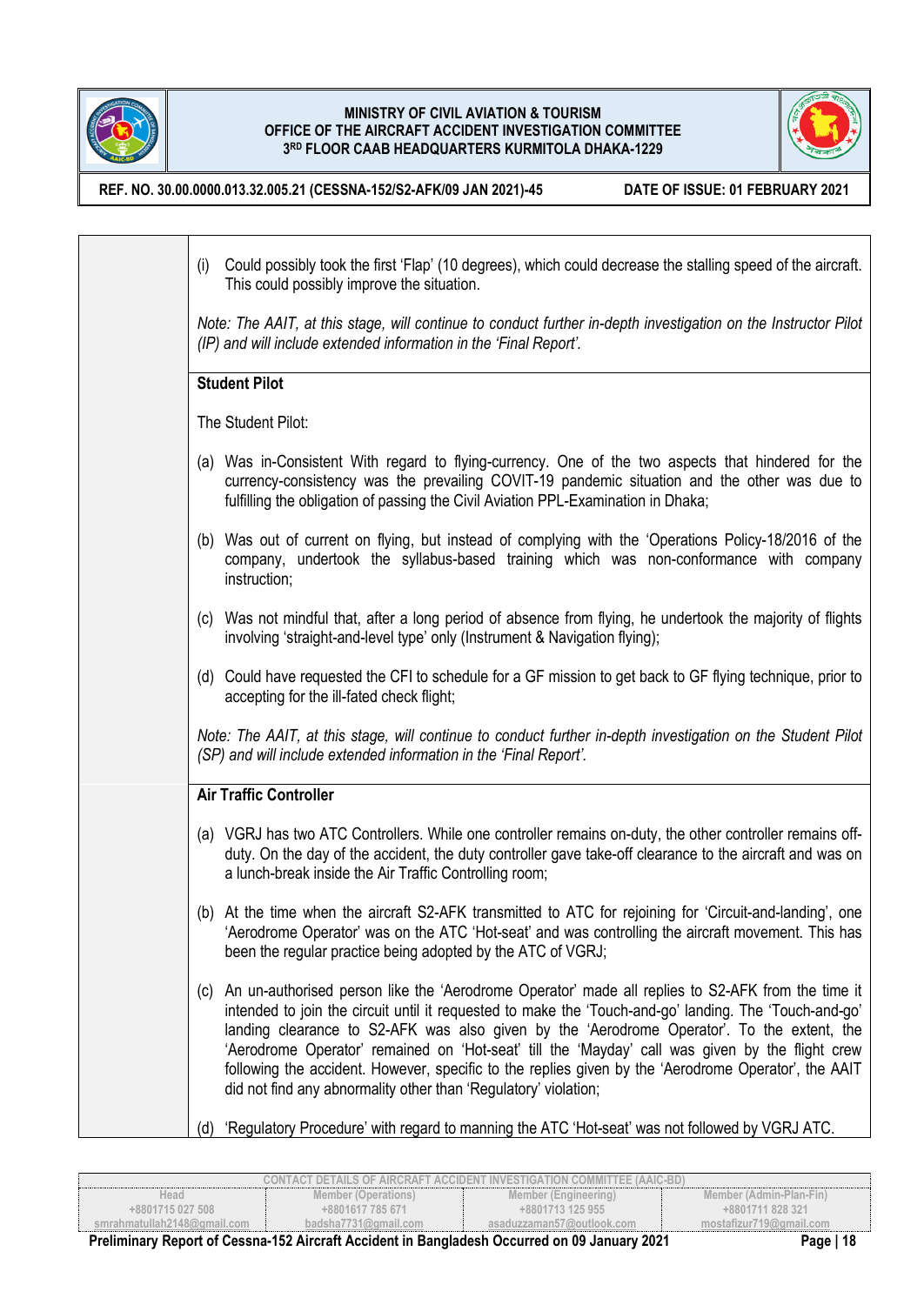



**REF. NO. 30.00.0000.013.32.005.21 (CESSNA-152/S2-AFK/09 JAN 2021)-45 DATE OF ISSUE: 01 FEBRUARY 2021**

| (e) The post-accident activities by the Duty Air Traffic Controller of VGRJ with regard to 'Emergency<br>Responses' and 'Communication Procedures' were satisfactory.                                                                          |
|------------------------------------------------------------------------------------------------------------------------------------------------------------------------------------------------------------------------------------------------|
| <b>Company Maintenance Engineer</b>                                                                                                                                                                                                            |
| (a) From the aircraft Logbook, it was evident that the aircraft was pre-flighted (Origination Check) by the<br>licensed engineer and declared airworthy for flight.                                                                            |
| (b) On 09 January 2021, following completion of the first mission, the aircraft was made ready for the<br>subject mentioned flight by carrying out the required Transit Check. The aircraft was airworthy and<br>there was no reported defect. |
| (c) The periodic inspection-I was carried out from 13-15 December 2020 and the maintenance release<br>was done by the licensed engineer on 15 December 2020.                                                                                   |
| (d) The Airworthiness Directive (AD) No 2011-10-09 was carried out on 15 December 2020. No AD/SB<br>was reported 'due' to this aircraft.                                                                                                       |
| (e) There are 2 licensed engineers including Chief Engineer (Maintenance Manager). Only during periodic<br>inspections or emergency situations, the Chief Engineer (CE) moves to VGRJ, otherwise he remains in<br>Dhaka office.                |
| All maintenance activities are carried out at Rajshahi. One Quality Assurance Manager, who is a<br>(t)<br>CAAB 'Approval Holder', visits VGRJ twice in a month and/or during periodic inspection.                                              |

# **4.2 Machine**

| 4.2.1<br>Machine? | The aircraft engine, airframe including landing gears and other aircraft systems were reported to be |
|-------------------|------------------------------------------------------------------------------------------------------|
|                   | satisfactory.                                                                                        |

## **4.3 Environment**

| :nvironment <sup>.</sup><br>$\prime$ | .<br><br>this<br>accident<br>contributary<br>with<br>Not. |
|--------------------------------------|-----------------------------------------------------------|

## **4.4 Organizational Aspect**

| Aspect?<br>⊧the<br>44<br>: Report .<br>Fınal<br>. praanizational<br>⊧ included in<br>be<br>. |  |  |
|----------------------------------------------------------------------------------------------|--|--|
|----------------------------------------------------------------------------------------------|--|--|

## **5. CONCLUSIONS**

Listed below are the findings, causes and/or contributing factors established in the investigation. The list of causes and/or contributing factors include both the immediate and the deeper systemic causes and/or contributing factors.

## **5.1 Findings**

|                              |                      | CONTACT DETAILS OF AIRCRAFT ACCIDENT INVESTIGATION COMMITTEE (AAIC-BD). |                         |
|------------------------------|----------------------|-------------------------------------------------------------------------|-------------------------|
| Head                         | Member (Operations)  | Member (Engineering)                                                    | Member (Admin-Plan-Fin) |
| +8801715 027 508             | +8801617 785 671     | +8801713 125 955                                                        | +8801711 828 321        |
| smrahmatullah2148@ɑmail.com_ | badsha7731@gmail.com | asaduzzaman57@outlook.com                                               | mostafizur719@gmail.com |
| _____<br>_______             | ________             |                                                                         |                         |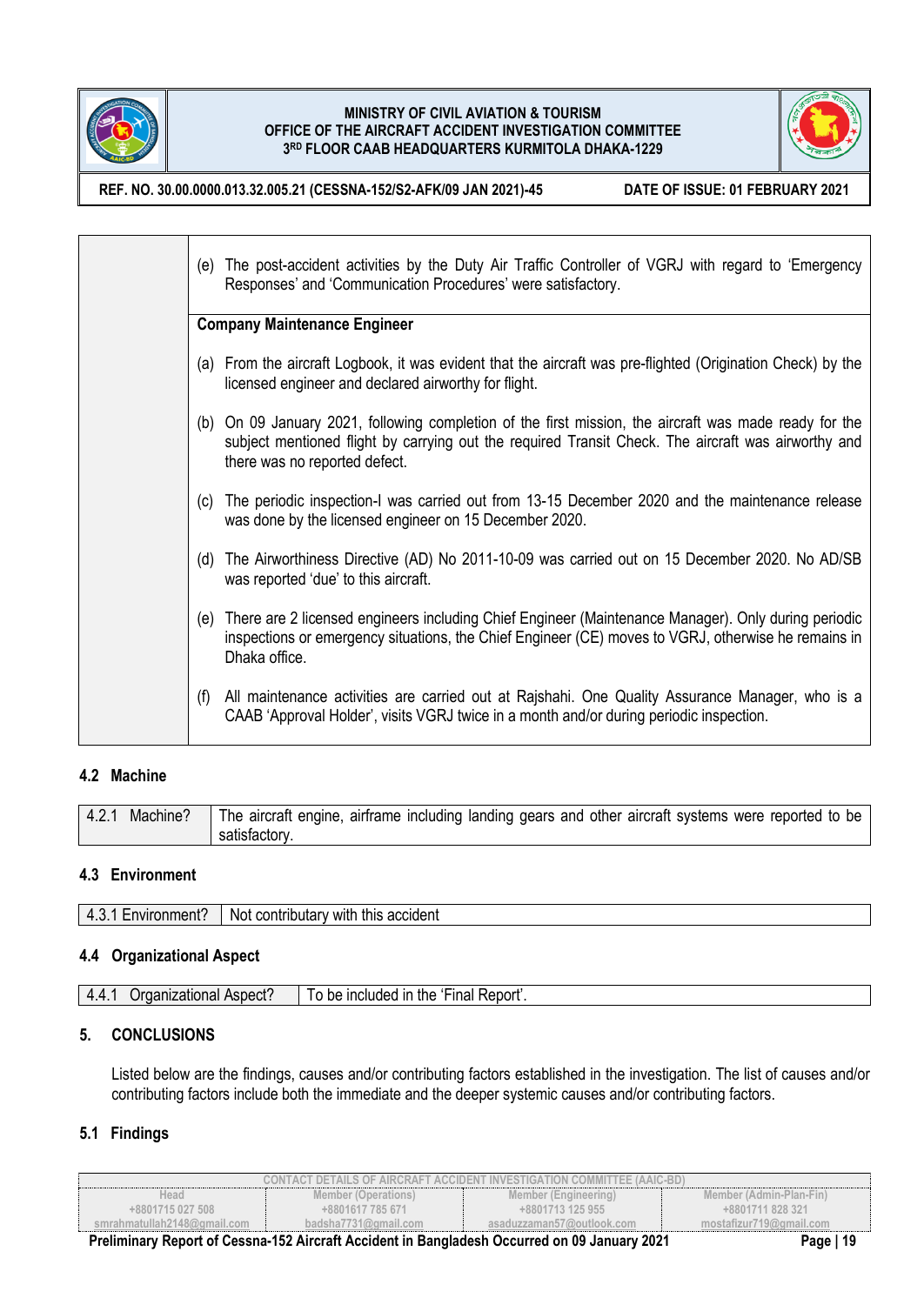



**REF. NO. 30.00.0000.013.32.005.21 (CESSNA-152/S2-AFK/09 JAN 2021)-45 DATE OF ISSUE: 01 FEBRUARY 2021**

| 5.1.1 | Findings? | After flare out, the aircraft started drifting to the right, away from the runway centre-line, which was<br>(a)<br>not appropriately prevented;                                                                                                                       |
|-------|-----------|-----------------------------------------------------------------------------------------------------------------------------------------------------------------------------------------------------------------------------------------------------------------------|
|       |           | (b) While at a state of drifting, the right landing gear wheel made a very hard contact with the runway<br>surface first that resulted in partial dislocation of the wheel from its adjoining strut;                                                                  |
|       |           | (c) Following the initiation of the 'Go-around' and after a momentary airborne, the aircraft stalled and<br>came down on the runway concrete making a second heavy-impact on the same wheel. At this, the<br>right wheel completely detached from its strut assembly; |
|       |           | (d) The stalled condition of the aircraft also made the nose wheel of the aircraft to fall viciously on the<br>runway surface resulting the wheel to detach;                                                                                                          |
|       |           | The eventual detachment of the nose wheel damaged the engine propeller tips and cowlings of the<br>(e)<br>aircraft due to ground-impact;                                                                                                                              |
|       |           | Faulty handling of the aircraft during landing appeared to be the significant finding in the<br>(f)<br>investigation;                                                                                                                                                 |
|       |           | Note: The AAIT, at this stage, will continue to conduct further in-depth investigation to evaluate the<br>'Findings' of this accident and will include 'Findings-related' information in the 'Final Report'.                                                          |

## **5.2 Causes**

| 5.2.1<br>Causes?<br>Note: The 'Causes' of the accident will be provided in the 'Final Report' after in-depth investigation on<br>the following:                                                                                                                                                                                                                                                                                                                                                                                                                                                                                                                                                                                                                                                                                        |  |
|----------------------------------------------------------------------------------------------------------------------------------------------------------------------------------------------------------------------------------------------------------------------------------------------------------------------------------------------------------------------------------------------------------------------------------------------------------------------------------------------------------------------------------------------------------------------------------------------------------------------------------------------------------------------------------------------------------------------------------------------------------------------------------------------------------------------------------------|--|
| Speed criteria of the aircraft at the time of 'Approach to Flare-out';<br>Reason for 'One-wheel' landing of the aircraft;<br>Reason for heavy touch-down;<br>٠<br>Right wheel spring/strut assembly intactness,<br>٠<br>Intactness of the right wheel mounting with the gear spring/strut-assembly;<br>$\bullet$<br>Pilot technique for drift-recovery of aircraft after flare-out;<br>$\bullet$<br>The decision for a 'Zero-Flap' 'Touch-and-go' first;<br>$\bullet$<br>The decision regarding time and technique to 'Go-around';<br>٠<br>Effect of banking the aircraft at low speed;<br>$\bullet$<br>Effect of banking the aircraft during 'Go-around';<br>٠<br>The use of flaps during 'Go-around';<br>٠<br>Company procedures and culture on the relevant issues;<br>Airmanship culture and CRM of the flight crew;<br>Any other. |  |

| CONTACT DETAILS OF AIRCRAFT ACCIDENT INVESTIGATION COMMITTEE (AAIC-BD)                                      |                      |                           |                         |  |  |
|-------------------------------------------------------------------------------------------------------------|----------------------|---------------------------|-------------------------|--|--|
| Head                                                                                                        | Member (Operations)  | Member (Engineering)      | Member (Admin-Plan-Fin) |  |  |
| +8801715 027 508                                                                                            | +8801617 785 671     | +8801713 125 955          | +8801711 828 321        |  |  |
| smrahmatullah2148@qmail.com                                                                                 | badsha7731@gmail.com | asaduzzaman57@outlook.com | mostafizur719@gmail.com |  |  |
| Preliminary Report of Cessna-152 Aircraft Accident in Bangladesh Occurred on 09 January 2021<br>Page $ 20 $ |                      |                           |                         |  |  |